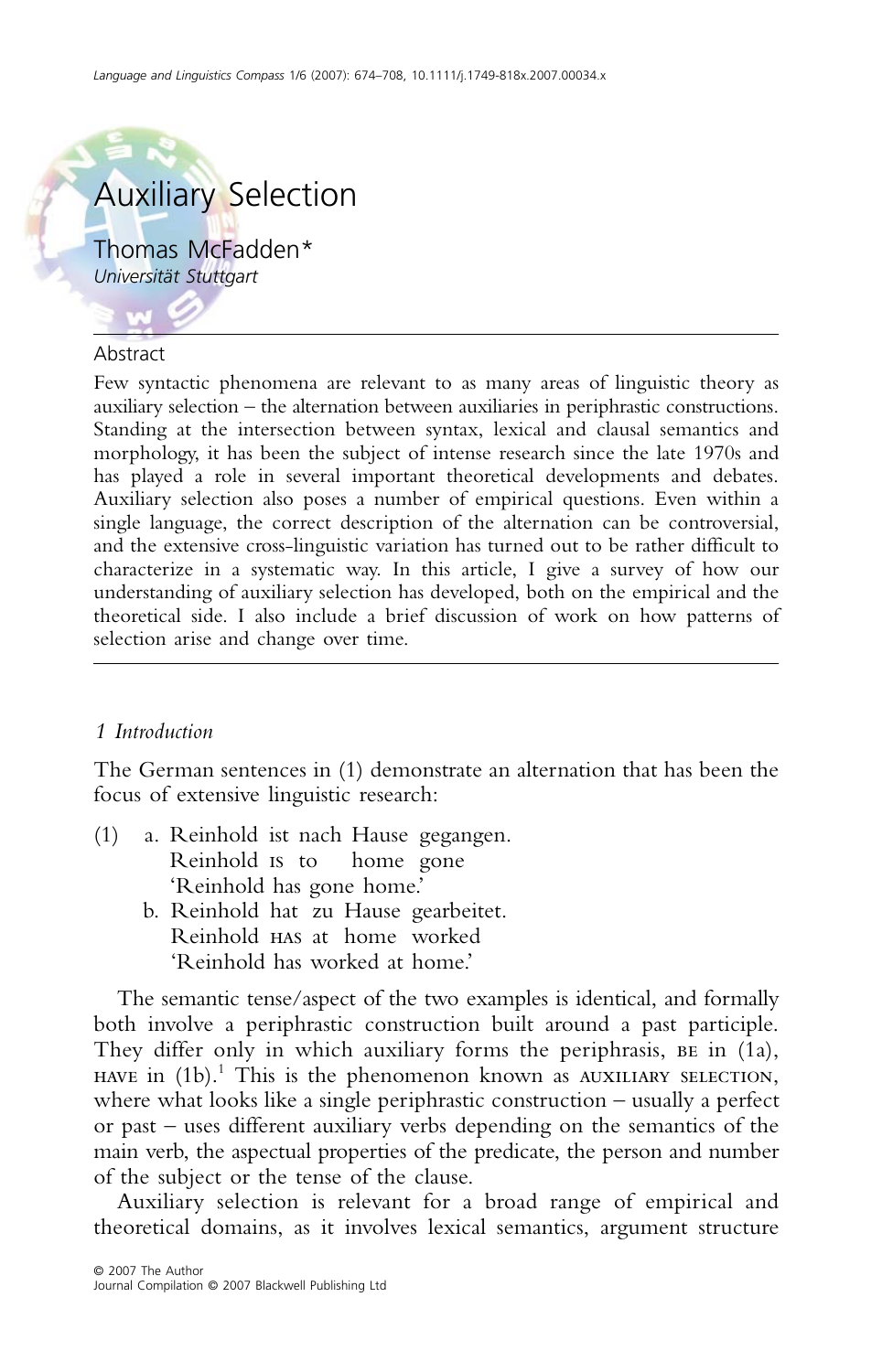and temporal–aspectual morphosyntax. There is also an impressive range of variation, even within the languages and dialects of Europe, in terms of how the selection works and what it is sensitive to. In this article, I will give a brief survey of both the empirical and the theoretical sides of research on auxiliary selection. Section 2 is a descriptive overview of the kinds of auxiliary splits that are attested in the languages of the world. Section 3 moves on to discuss the theoretical issues that are raised by the splits and the attempts to deal with them. Section 4 takes a short look at some of the special diachronic questions that come up, and Section 5 is a summary.

# *2 The Observed Patterns*

In this section, I will attempt to give a theory-neutral description of the range of auxiliary selection patterns found cross-linguistically, that is, on what basis the choice between have and be can be made. The correct description of such complicated facts as these is sometimes as controversial as the correct explanation. One's choice of theory can prefigure one's choice of descriptions, so the thematic separation between this section and the following one on theoretical approaches will not always be completely clear. We will start out in Section 2.1 with languages that do not have an auxiliary split, that is, those where all perfects use the same auxiliary. In Section 2.2, we will then look at split patterns that depend on syntactic and semantic properties of the main predicate, before moving on to ones that depend on higher, clause-level properties in Section 2.3.

## 2.1 PATTERNS WITHOUT A SPLIT

# 2.1.1 Straight have Languages

Languages of this type include English, Spanish, Swedish, Portuguese, some varieties of Catalan, and a number of Italo-Romance dialects. Put simply, all perfects use auxiliary have, independent of other properties of the clause. The examples in (2) are constructed such that they would show an alternation between have and be if translated into a language with one of the auxiliary splits, as we will see below. In English, however, have is required in all of them:

|  | (2) a. John has/ $\star$ is                 | eaten pizza. |  |
|--|---------------------------------------------|--------------|--|
|  | b. John has/ $\star$ is worked for an hour. |              |  |
|  | c. John has/ $\star$ is arrived.            |              |  |
|  | d. I have/ $\star$ am arrived.              |              |  |

# 2.1.2 Straight be Languages

In this second group, the pattern is again quite simple, but this time it is a form of be that appears in all perfects. Languages that show this type of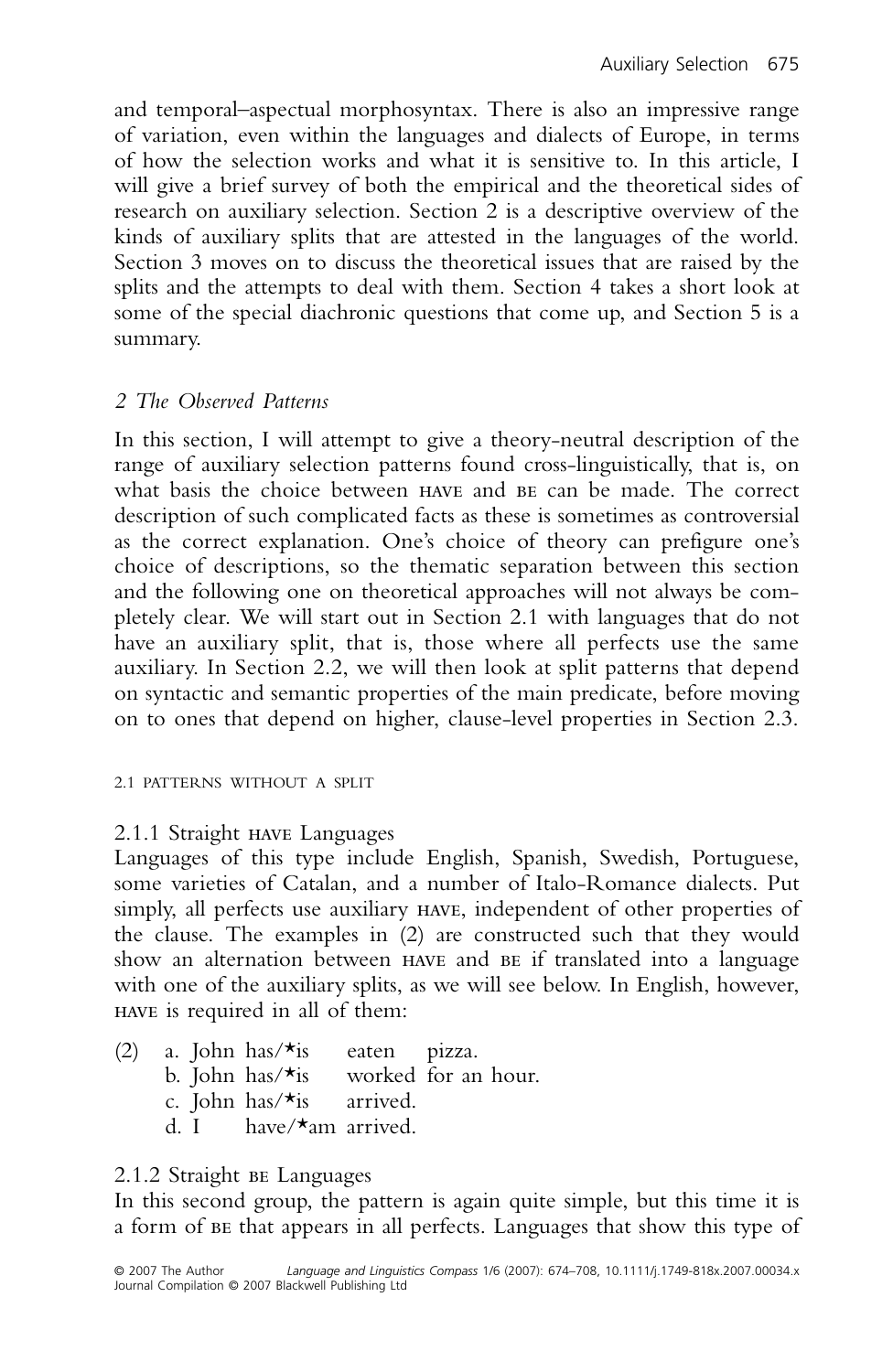behavior include Scottish Gaelic (Adger 1996), Welsh (Roberts 2005), modern Terracinese (an Italo-Romance dialect discussed by Tuttle 1986), several Slavic languages (for example, see Pancheva 2003, on Bulgarian) and Shetland English (Melchers 1992). Data from the Dravidian language Tamil are representative:<sup>2</sup>

- $(3)$  a. sandhya samosa-vai saapp- $\mu$ -iru-kk-aa sandhya samosa-ACC EAT-ANT-BE-PRES-3FEM 'Sandhya has eaten a samosa'
	- b. champa tuung-i-iru-kk-aa champa sleep-ant-be-pres-3fem 'Champa has slept'
	- c. seetha va-nd-iru-kk-aa seetha arrive-ANT-BE-PRES-3FEM 'Seetha has arrived'

Interestingly enough, many of the languages in this group do not actually have a lexical verb corresponding to HAVE. Possession is expressed by BE combined with oblique marking on the possessor. So in Tamil, the same *iru-* 'be' from the perfects above also appears in the possessive construction exemplified in (4):

(4) ravi-kitte panam iru-kk-u ravi-loc money be-pres-3neut 'Ravi has money'

It is, thus, not surprising that *iru-* is the auxiliary in all perfects. Still, there is a distinction from its use in possession constructions, in which it is not accompanied by the oblique marking on the subject.<sup>3</sup> For the rest of this article, we will concentrate on languages that do exhibit an auxiliary split.

# 2.2 SPLITS BASED ON PREDICATE-LEVEL PROPERTIES

This category includes the languages that have formed the basis for much of the discussion of auxiliary selection in the literature, namely, Dutch, French, German, Italian, and several other Romance and Germanic varieties. The factors involved are related, on the one hand, to the argument structural status of the main predicate and, on the other hand, to the aspectual structure or Aktionsart of the denoted eventuality. These are determined by the main lexical verb in combination with various VP (or vP) arguments and modifiers, hence, I use the term 'predicate-level properties' to distinguish them from higher clause-level properties that are relevant for other kinds of splits discussed in Section 2.3. An important question about splits of this kind, which has been the subject of extensive inquiry, is how important the properties of the lexical verb are relative to the other elements of the predicate, and to what extent the two operate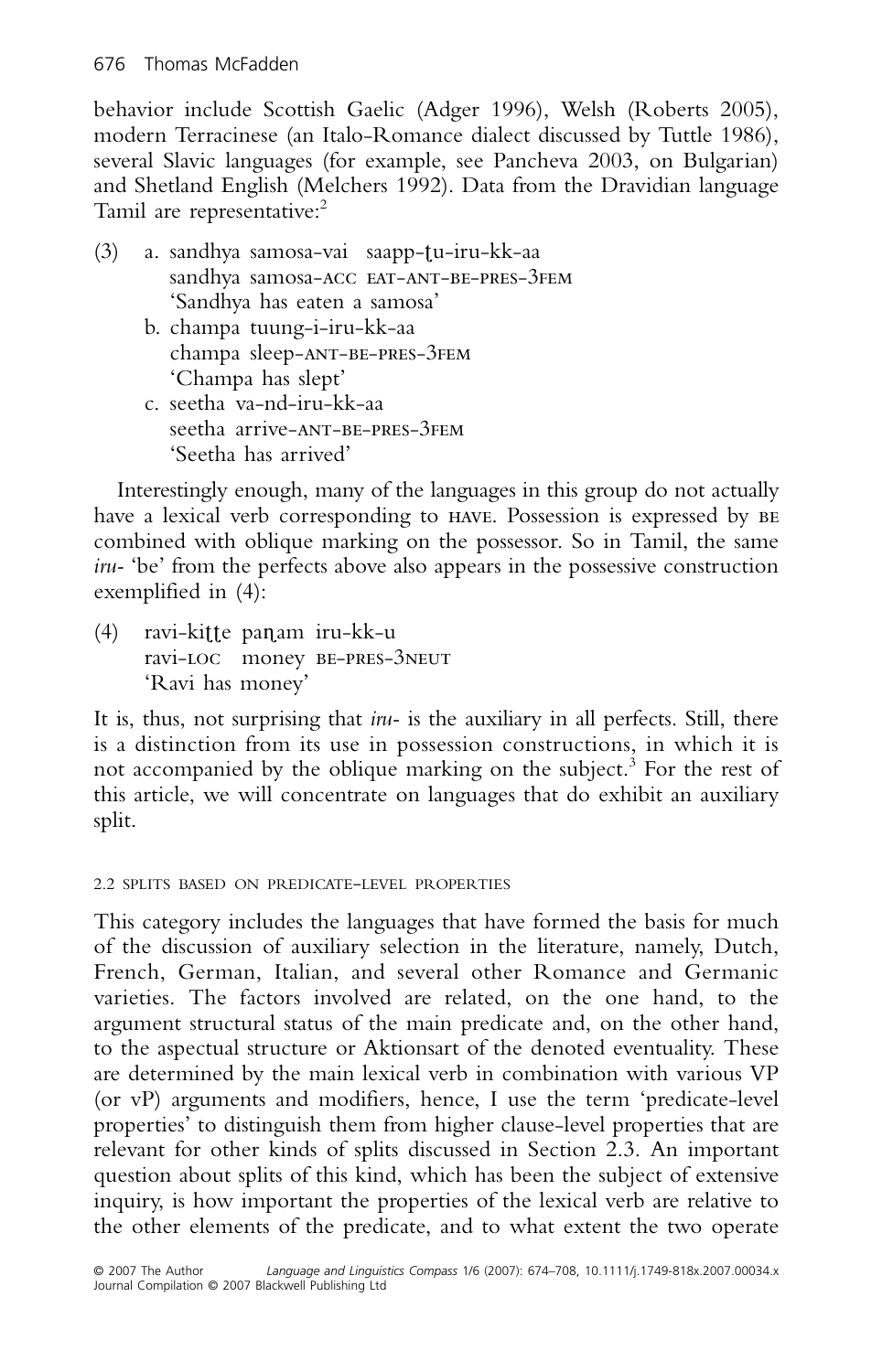independent of one another. The current section is organized according to transitivity classes, as this will simplify the discussion.

## 2.2.1 Transitive Predicates

We start with the transitives, because they present the simplest picture. Over the next few sections, we will see that languages disagree in how they treat verbs of the remaining classes, but with fully transitive perfects they all require have:

(5) a. Jupp hat den Ball getroffen. Joseph has the ball kicked 'Joseph has kicked the Ball' (German; from Grewendorf 1989) b. Giorgio ha mangiato le caramelle. Giorgio HAS eaten the candies 'Giorgio ate the candies.' (Italian; from Perlmutter 1989)

This applies equally well to Dutch, French and all other languages with a split based solely on predicate-level properties.<sup>4</sup>

## 2.2.2 Reflexives

I phrased the generalization immediately above in terms of 'fully transitive perfects', because there are some complications in what counts as transitive for the purposes of auxiliary selection. In particular, languages differ in how they treat reflexive clauses.<sup>5</sup> In German and Dutch, they are treated like normal transitives for the purposes of auxiliary selection, as shown (for German) by the comparison of (6a) to (6b):

(6) a. Holger hat Gudrun verletzt. Holger has Gudrun hurt 'Holger has hurt Gudrun.' b. Holger hat sich verletzt. Holger has himself hurt 'Holger has hurt himself.'

Auxiliary selection in French and Italian, on the other hand, sharply distinguishes reflexives from other transitives. While the latter uniformly select HAVE, reflexives require BE, as shown by the following Italian examples (from Haiderand Rindler-Schjerve 1987):

(7) a. Giovanni lo ha lavato Giovanni him has washed 'Giovanni has washed him.' b. Giovanni si è lavato. Giovanni self is washed 'Giovanni has washed himself.'

It has often been noted that the reflexive pronoun in French and Italian is clearly a clitic, while that in German and Dutch has a (somewhat) more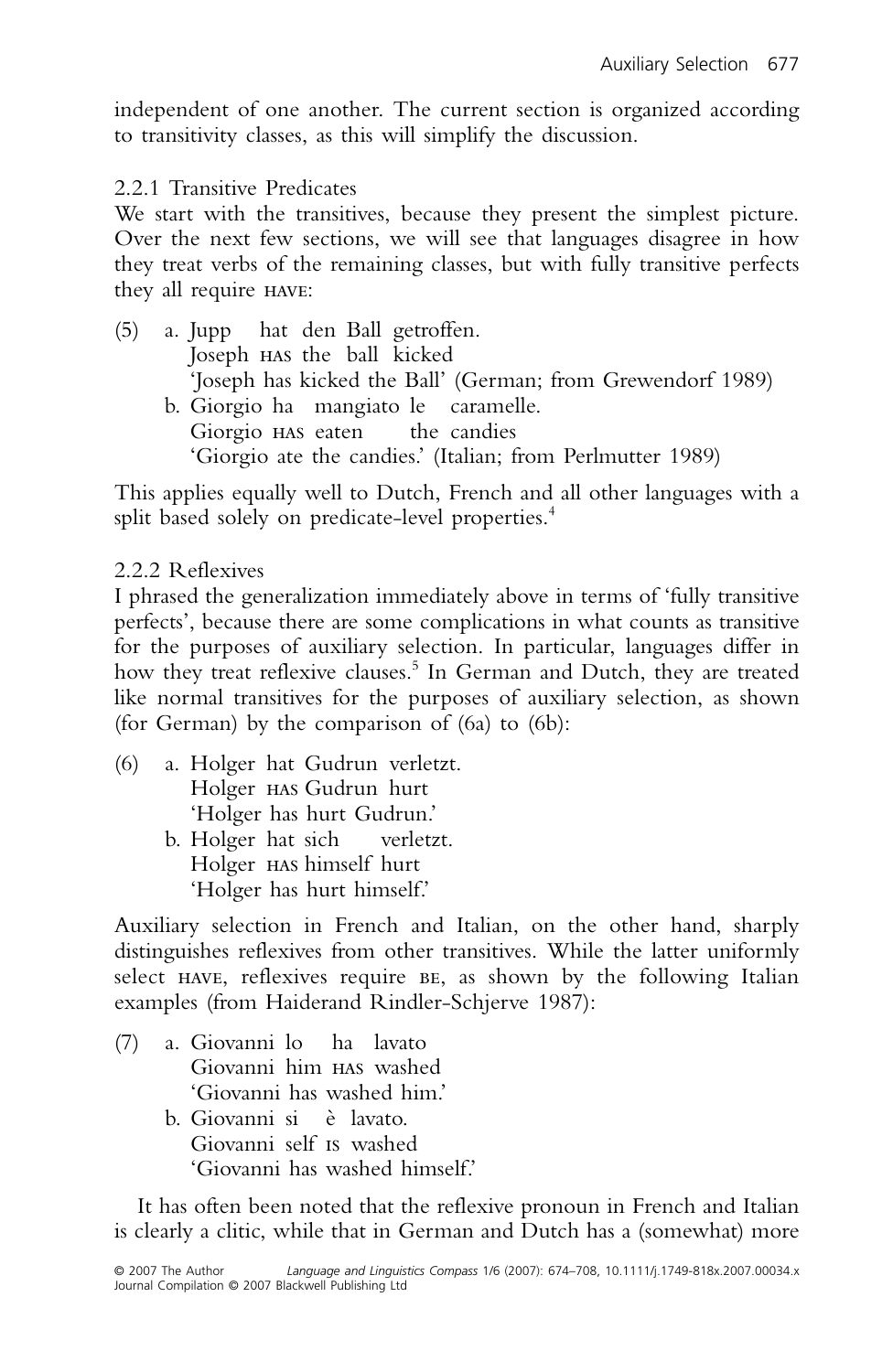independent status. Especially interesting in this connection is the fact that the auxiliary switches to have in Italian when a reflexive clause is constructed with the non-clitic version of 'herself/himself/itself' *sé stesso* in place of the clitic *si*, as in (8a) (data from Perlmutter 1989):

- (8) a. Giorgio ha (\*è) ucciso sé stesso. Giorgio  $HAS$  ( $\star$ <sub>IS</sub>) killed himself 'Giorgio killed himself.'
	- b. Giorgio si è (\*ha) ucciso. Giorgio self is (\*has) killed 'Giorgio killed himself.'

Comparative work on these languages has thus frequently tied the differences in their patterns of auxiliary selection to the different syntactic status of their reflexive forms, as we will discuss in Section 3.5 below. There are, however, Italo-Romance varieties that allow have with reflexive clitics (see, for example, the discussion of Paduan in Kayne 1993), so the connection between selection and clitic vs. non-clitic status of the reflexive marker must be somewhat indirect.

2.2.3 Intransitive Predicates

The greatest variation within and across languages is found in the intransitives, although certain clear patterns emerge. For example, languages with a predicate-level split agree in selecting have with atelic predicates where the subject is agentive, like 'work', and selecting be with telic predicates where the subject is a theme that undergoes a change of location or state, like 'arrive'.

| (9)  | a. Hans hat gearbeitet.<br>b. Gianni a lavorato.<br>'John HAS worked.' | (German)<br>(Italian) |
|------|------------------------------------------------------------------------|-----------------------|
| (10) | a. Hans ist angekommen.<br>b. Gianni è arrivato.<br>'John Is arrived.' | (German)<br>(Italian) |

For the vast range between these two extremes, for example, atelic verbs of motion or atelic, non-agentive statives, matters are more complicated. Selection with these predicates is potentially sensitive to several different factors, including at least agentivity, telicity and motion, and languages vary in terms of which factors are relevant and how they are ranked in importance.

For example, in French, German, and Dutch, some notion of change or at least motion is required for the selection of be; thus, simple statives typically select have. Italian statives, on the other hand, typically select be (data from Legendre 2007b, see also Sorace 2000, 2004).<sup>6</sup>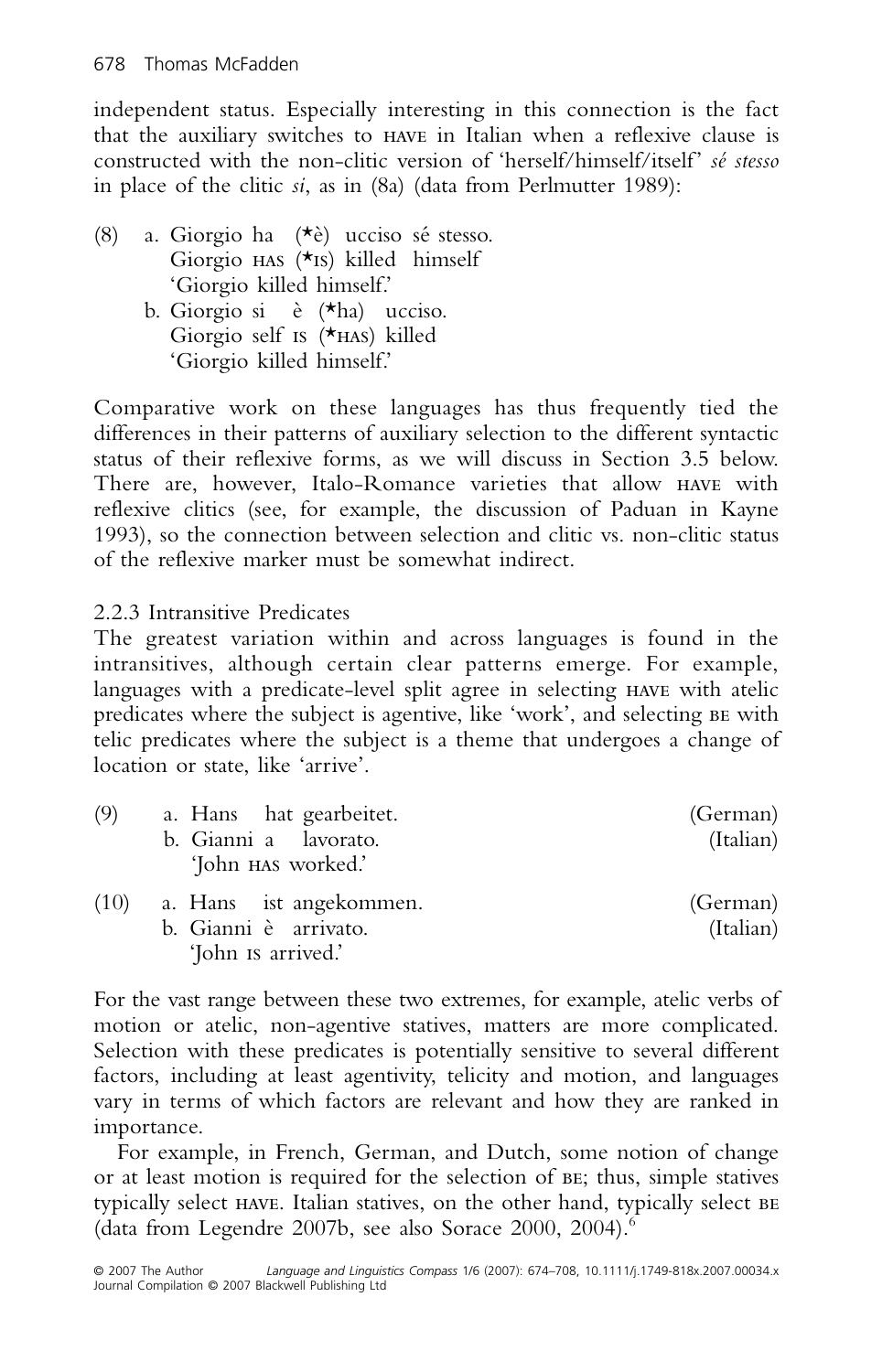| $(11)$ a. Sie haben existiert. | (German)  |
|--------------------------------|-----------|
| They HAVE existed.             |           |
| b. Sono esistiti.              | (Italian) |
| 'They ARE existed.'            |           |

Stative predicates can, however, also appear with have in Italian. The variation is due, at least in part, to interaction with thematic issues. Thus, the stative verb *mancare* 'be missing' receives a non-agentive interpretation with be as in (12a), but an agentive (i.e. more intentional) interpretation with have in (12b) (Sorace 2004).

(12) a. L'alunno è mancato all'appello. the pupil is missed at.the.call 'The pupil was absent from roll call.' (Non-agentive) b. Il presidente ha mancato all'appuntamento. the president has missed at.the.appointment 'The president missed the appointment.' (Agentive)

A similar interaction between agentivity and auxiliary choice is found with certain verbs of motion (Sorace 2000).

- (13) a. Il pilota ha/?è atterrato sulla pista di emergenza. The pilot HAS/?IS landed on.the runway of emergency 'The pilot landed on the emergency runway.'
	- b. L'aero è/?ha atterrato sulla pista di emergenza. the.plane is/?has landed on.the runway of emergency 'The plane landed on the emergency runway.'

Still, it is not correct that agentive predicates generally select have in Italian. Change of location verbs like *cadere* 'fall' select be whether used agentively or non-agentively (Sorace 2000).

- (14) a. Maria è caduta apposta per farci spaventare. Maria is fallen on.purpose to make.us scare 'Maria fell on purpose to scare us.'
	- b. Il bicchiere è caduto dal tavolo. the glass is fallen from.the table 'The glass fell from the table.'

In Dutch, on the other hand, agentivity is apparently irrelevant for auxiliary selection, all that matters being aspectual notions related to telicity (van Hout 2004).<sup>7</sup> Motional process verbs select BE when the predicate is rendered telic by prepositional or adverbial elements, and they select have when this is not the case. Crucially, this pattern holds whether the process is agentive as in (15) or non-agentive as in (16) (data from van Hout 2004).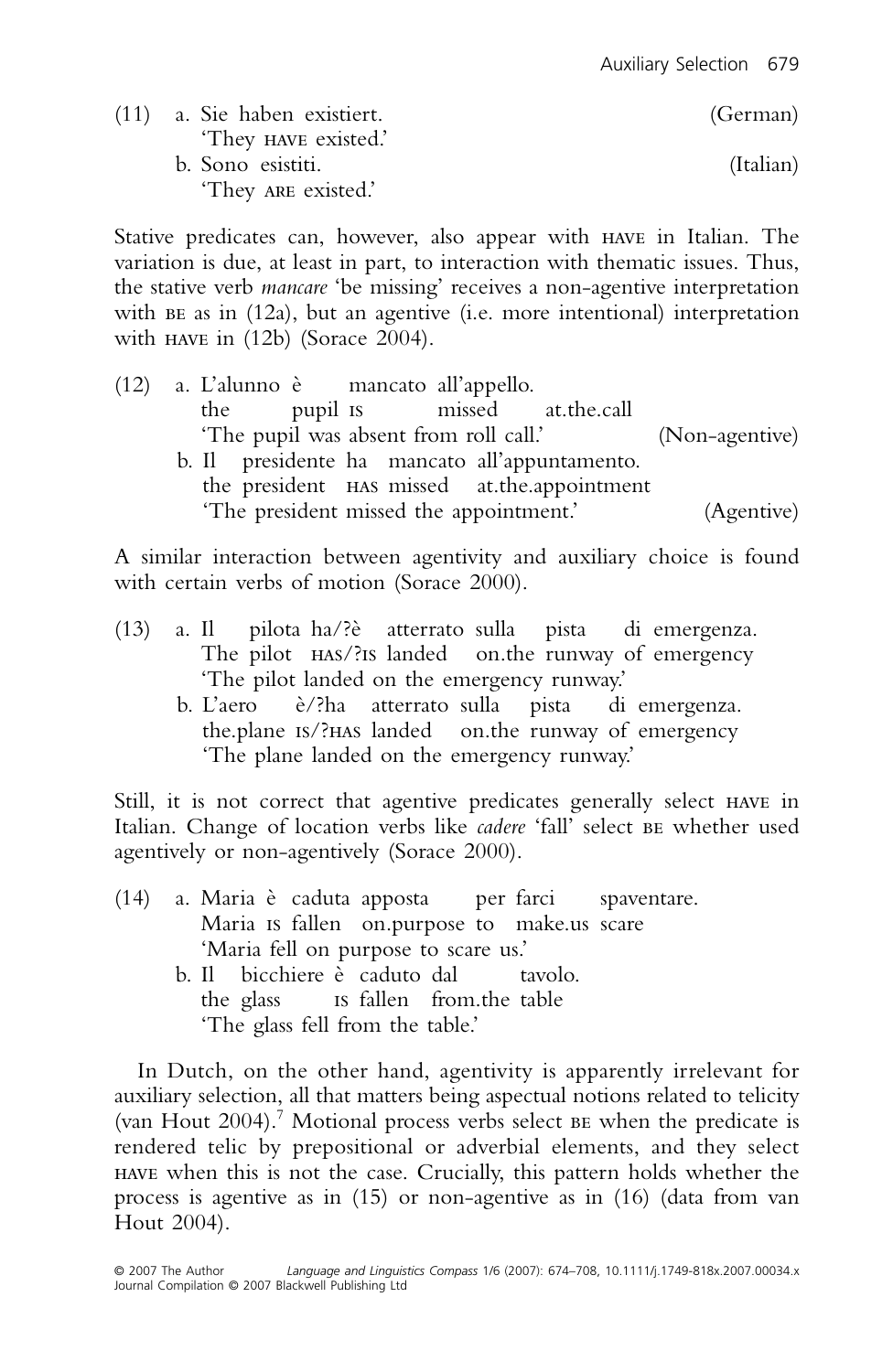- (15) a. Leika, de hond, heeft urenlang gerold Leika, the dog, HAS hours.long rolled (om haar energie kwijt te raken). (in.order her energy rid to get) 'Leika the dog rolled for hours (to get rid of her energy). b. Leika is in vijf minuten de berg afgerold. Leika is in five minutes the mountain off.rolled 'Leika rolled down the hill in five minutes.'
- (16) a. De knikker heeft minutenlang over tafel gerold. the marble has minutes.long over table rolled 'The marble rolled around on the table for minutes.'
	- b. De knikker is binnen een minuut de tafel afgerold. the marble is within a minute the table off.rolled 'The marble rolled off the table within one minute.'

The situation in German is again different. Telicity appears to be relevant with motion verbs that do not inherently imply displacement, like *tanzen* 'dance'. As in Dutch, the addition of a telic end-point with such verbs triggers a change from have to be (Randall, van Hout, Weissenborn, and Baayen 2004).

- (17) a. John hat stundenlang auf dem Tisch getanzt. (German) John has hours.long on the table danced b. John heeft urenlang op de tafel gedanst. (Dutch) John has hours.long on the table dance 'John has been dancing on the table for hours.'
- (18) a. John ist in zwei Sekunden ins Zimmer getanzt. (German) John is in two seconds into.the room danced b. John is in twee seconden de kamer in gedanst. (Dutch) John is in two seconds the room in danced 'John danced into the room in two seconds.'

However, other kinds of examples make clear that what matters here is not telicity *per se*, but what Legendre (2007b) refers to as inherent displacement and Randall (2007) refers to as locomotion. In German, unlike in Italian, Dutch and French, be is generally selected with process verbs that imply motion from one place to another, even without a telic end-point (sentences from Sorace 2000):<sup>8</sup>

(19) a. Gli atleti svedesi hanno corso/ ?sono corsi the athletes Swedish have run/ ?are run alle Olimpiadi. (Italian) at the Olympics 'The Swedish athletes ran at the Olympic Games.'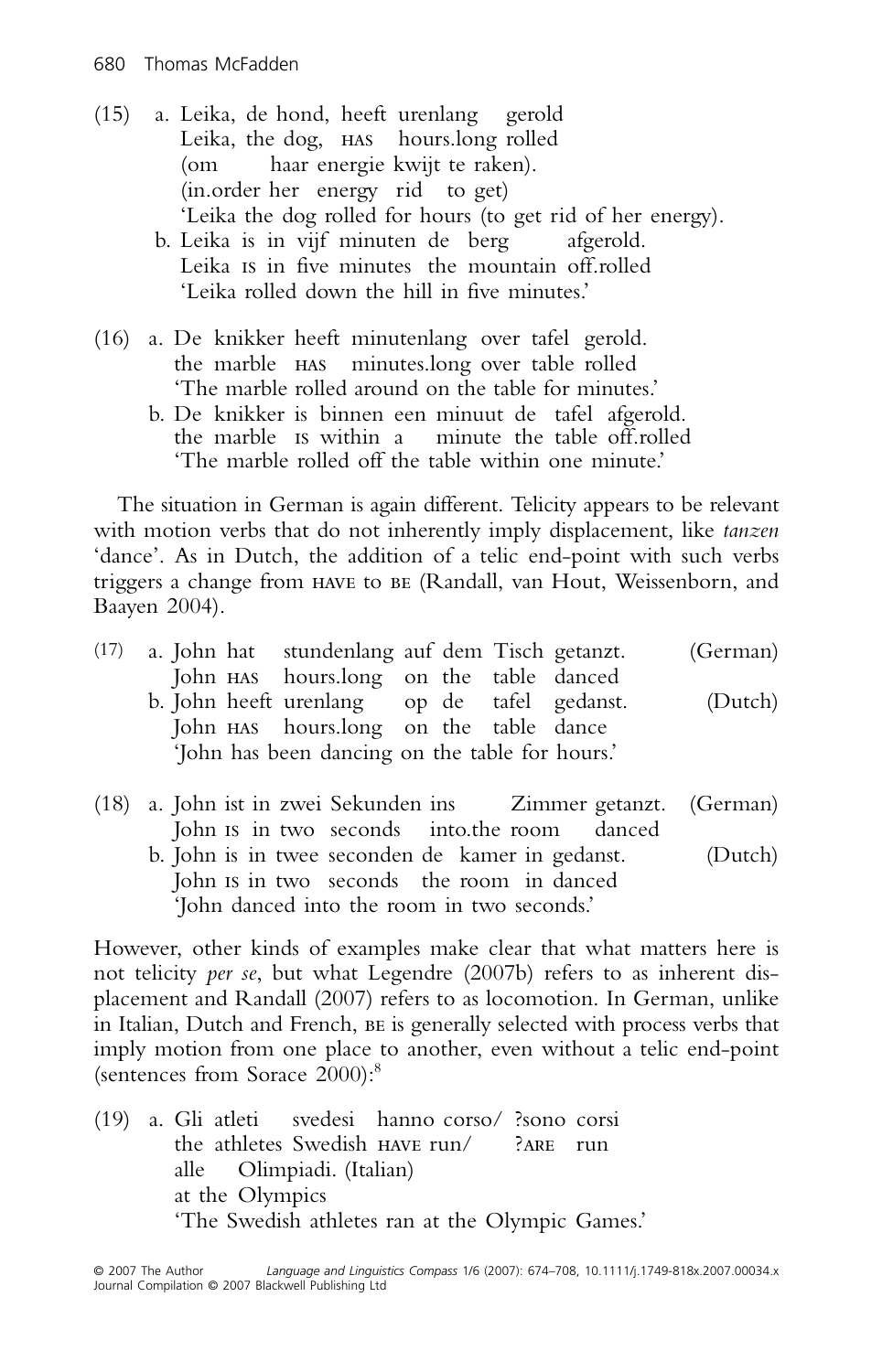b. Uschi \*hat / ist den ganzen Tag gerannt/ Uschi  $\star$ HAS / Is the whole day run/ gelaufen/ geschwommen. (German) walked/ swum 'Uschi ran/walked/swam the whole day.'

The addition of an end-point in sentences like (18a) leads to selection of be not because it renders the predicate telic, but because it implies displacement. Indeed, as Randall et al. (2004) note, German *tanzen* can appear with be in the absence of telicity if there is some other indication of displacement, in contrast to Dutch *dansen*.–

- (20) a. John ist stundenlang durch den Saal herumgetanzt. (German) John is hours.long through the hall around.danced
	- b. John heeft urenlang door de zaal rondgedanst. (Dutch) John has hours.long through the room around.danced 'John has been dancing around the room for hours.'

These are just some of the points of variation that seem to be reasonably systematic. We can see now what is behind the controversy over the relative importance to auxiliary splits of the lexical verb on the one hand and the remaining predicate-level material on the other. We have seen that have and be can alternate with a single lexical verb in a single language, dependent on things like agentivity of the subject or the presence of a PP specifying a telic end-point. This suggests that the lexical verb is not the sole determinant of auxiliary selection. On the other hand, we have seen that such alternations are restricted to certain verb classes, with large numbers of other verbs (e.g. German *arbeiten*, *ankommen*, Italian *lavorare*, *arrivare*) exempt from alternating. This raises the possibility that what is behind an alternation like that between (17b) and (18b) in Dutch is actually systematic polysemy in manner of motion verbs like *dansen* 'dance'. There is an atelic version meaning something like 'dance around', which appears with modifiers like *op de tafel* 'on the table' and always selects have, and a telic version meaning something like 'dance one's way somewhere', which appears with modifiers like *de kamer in* 'into the room' and always selects be. Under such an analysis, auxiliary selection would depend solely on the properties of the lexical verb (see, for example, Levin and Rappaport Hovav 1995, 2005; Rappaport Hovav and Levin 1998; Sorace 2000, for discussion of these alternatives). We will consider this question again from a more theoretical standpoint in Section 3.4.2.

#### 2.3 SPLITS BASED ON CLAUSE-LEVEL PROPERTIES

The splits I will discuss in this section have received far less attention in the literature than those above. I have chosen the term 'clause-level properties' to cover splits based on the person and number of the subject, based on tense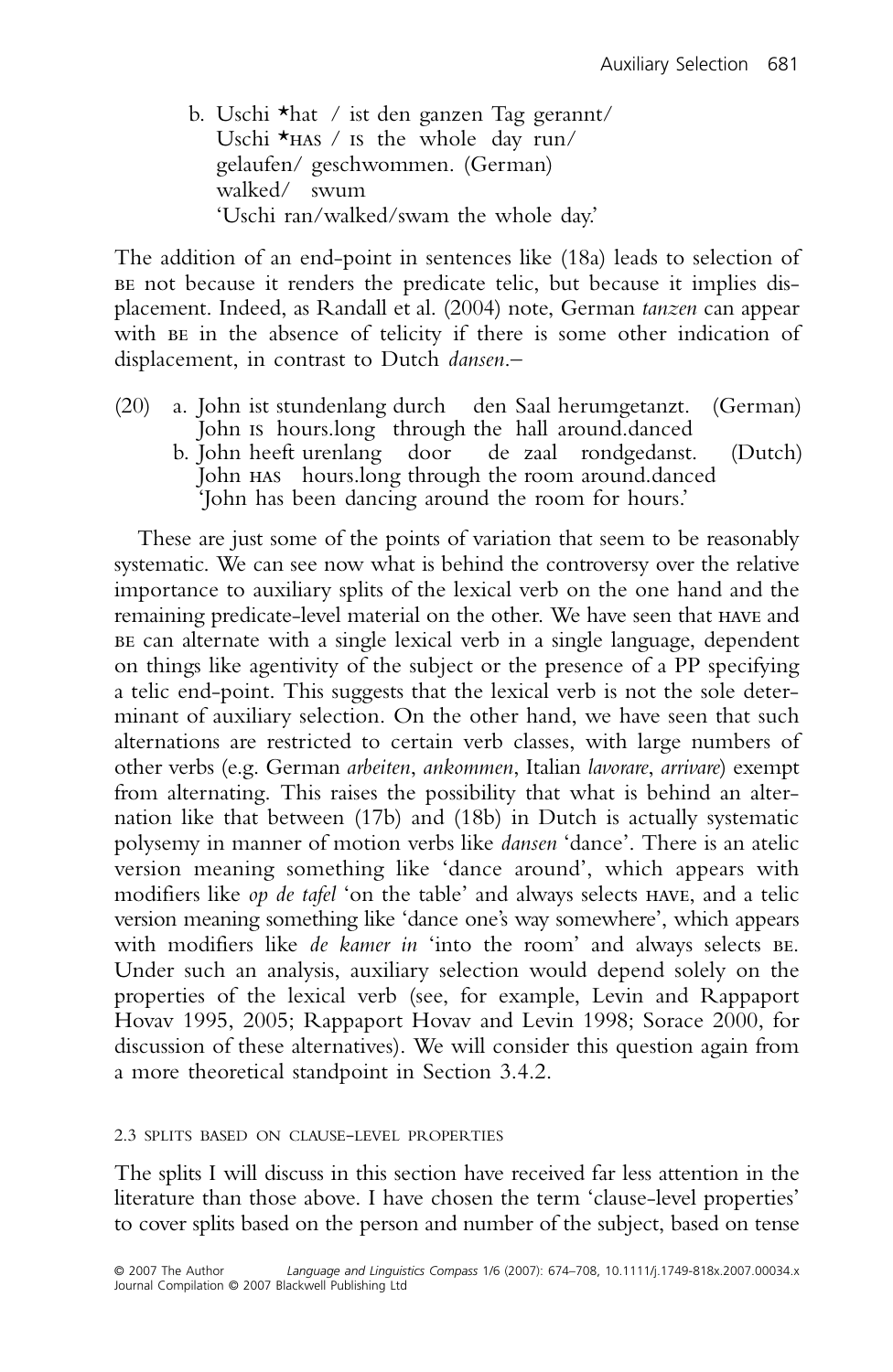and mood, and based on clause-level or view-point (as opposed to lexical or predicate-level) aspect. They may not form a very natural class, but my intention is simply to stress that they do not belong with the discussion in the previous section of properties at the level the main (verbal) predicate.

# 2.3.1 Person and Number Splits

One type of split that is especially common among the dialects of Italy is based on the person and number of the subject.<sup>9</sup> The most common person/number split that has been reported shows have in the 3rd person next to be in the 1st and 2nd (Tuttle 1986, 269f.). This is demonstrated by the data in (21) from a peripheral Neapolitan dialect reported by Ledgeway (2000):

- (21) a. so' visto a Ciro/arrevato. am seen acc Ciro/arrived 'I have seen Ciro/I have arrived.' b. ha visto a Ciro/arrevato. has seen acc Ciro/arrived
	- 'He has seen Ciro/He has arrived.'

As Tuttle (1986) and Legendre (2007a) stress, however, several other kinds of splits are attested, for example, with be only in the first person (Girona Catalan), with be in the 2nd singular and have everywhere else (Introdacqua), or with have in the 3rd person, be in the 2nd and variation between the two in the 1st (Castro dei Volsci). There is even attestation of the reverse of the pattern in (21) above. In Aliano, for example, we find be in the 3rd singular and have elsewhere (Manzini and Savoia 2006; Legendre  $2007a$ ).<sup>10</sup> As will be discussed in Section 3.6 below, this kind of cross-linguistic variation has important consequences for the theoretical treatment of auxiliary selection splits.

# 2.3.2 Tense and Modality Splits

Splits according to tense are also well-attested in the dialects of Italy. In the Procidano dialect, for example, we find have in the present perfect, but BE in the pluperfect (Ledgeway 2000):

| (22) a. jé nun hó sturiéto, ma           |
|------------------------------------------|
| I not HAVE studied, but                  |
| 'I haven't studied, but'                 |
| b. a primma lenza nen lu fovo canisciuto |
| at first look not him AM recognized      |
| 'At first I had not recognized him.'     |

Tuttle (1986, 268f.) notes similar patterns in other Italo-Romance dialects, often interacting with sensitivity to person and number.

The modality of the clause can also play a role. Thus, HAVE was heavily favored over be in irrealis clauses in older forms of Neapolitan and several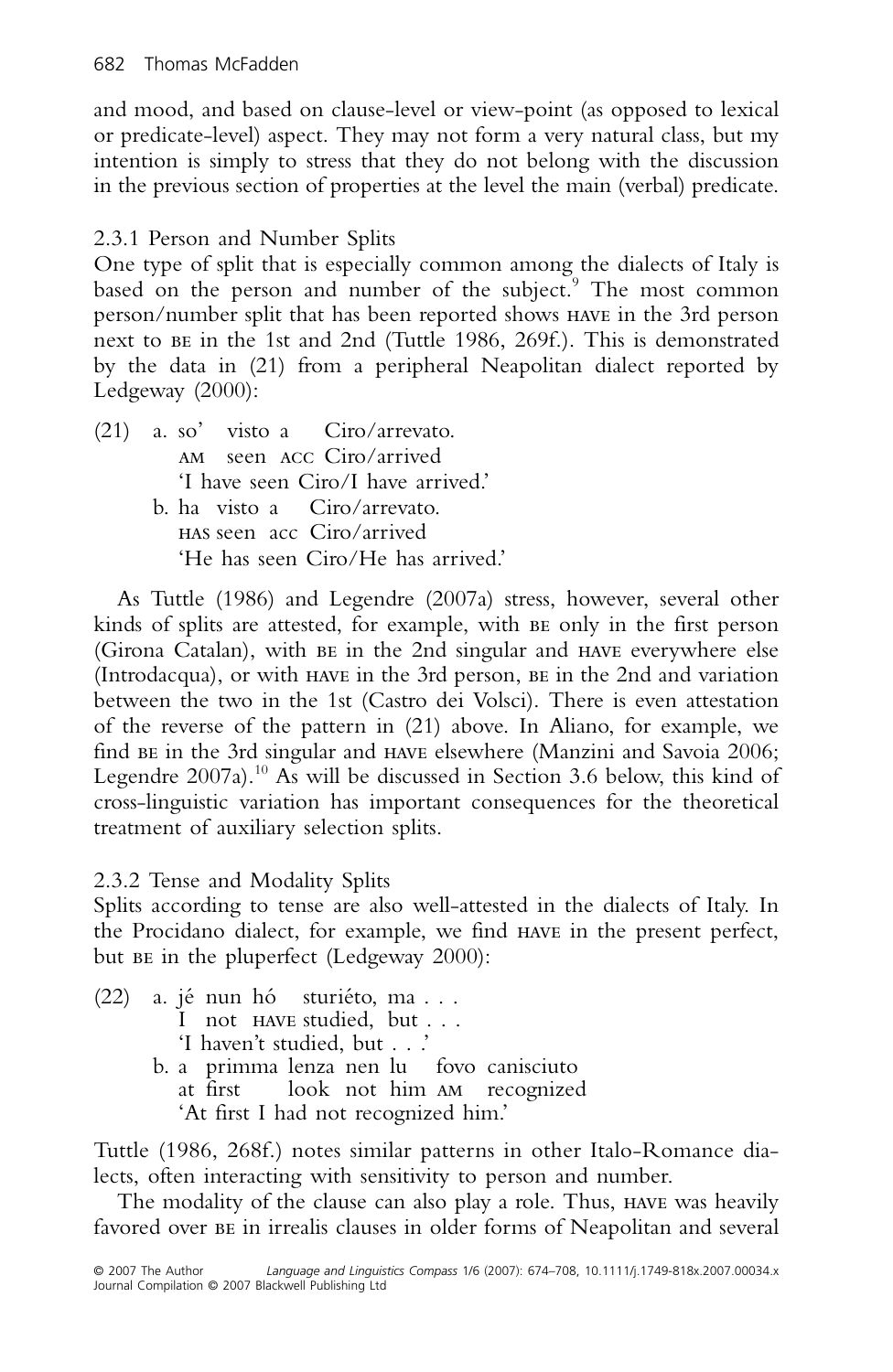older Germanic languages (see, for example, Johannisson 1958; Ledgeway 2003). Consider the Middle Dutch sentences in (23) from Shannon (1995):

(23) a. haddi hem oec niet ontlopen, si haddent . . . HAD he them also not escaped, they had . . . 'Had he also not escape from them, they would have . . .' b. veel luden sijn ghevallen . . . die niet ghevallen many people ARE fallen . . . who not fallen souden hebben dan . . . would have but 'Many people have fallen . . . who would not have fallen, but . . .'

Both *ontlopen* 'escape' and *vallen* 'fall' normally select be in Middle Dutch, but in these counterfactual examples we find them with have. In at least some instances, however, this kind of pattern may not actually have anything to do with mood directly, but may rather be a reflex of a clausal aspect split, as will be discussed with reference to Middle English in the next section. What looks like the opposite pattern has been reported by Avram and Hill (2007) for Romanian. In that language, have is the normal auxiliary for perfects, except in irrealis clauses, where a form of be is used instead.

- $(24)$  a. Maria a căzut pe scară. Maria has fallen on stairs 'Maria has fallen down the stairs.' b. Maria a râs toata seara. Maria has laughed all evening 'Maria laughed the whole evening.'
- $(25)$  a. Ar fi plecat. would-3sg be left 'S/he would have left.' b. O fi plecat. may-3sg be left
	- 'S/he may have left.'

# 2.3.3 Clausal Aspect Splits

This final class of split has received especially scant attention in the recent literature, probably because it is particularly difficult to distinguish from some of the other types. The dimension of the split here is neither tense in the sense of present vs. past, nor lexical aspect in the sense of Aktionsart, but rather clause-level aspect. In particular, in some languages the auxiliary used depends in part on which kind of perfect is being expressed.

The perfect is a notoriously complicated category to describe and define, and a great deal of work has been devoted to exploring its semantics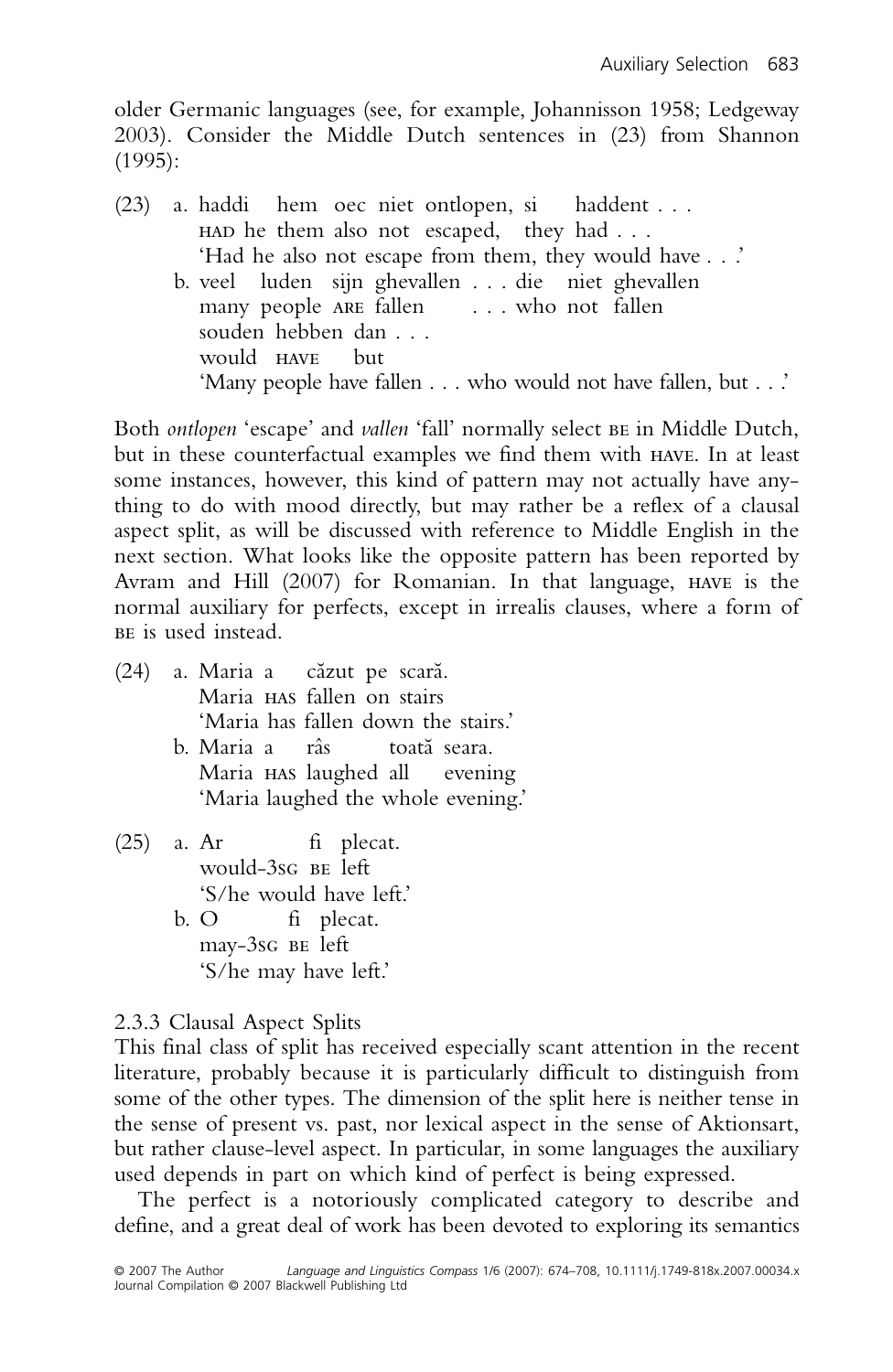and morphosyntax in the languages of the world (for some recent discussion, see the contributions in Alexiadou, Rathert, and von Stechow 2003). Typically, four distinct interpretations are identified for the perfect (see, for example, McCawley 1971, Iatridou, Anagnostopoulou, and Pancheva 2003), but I will concentrate on two of them here. The experiential perfect describes an eventuality that occurred previous to some reference time (which is equivalent to the speech time in a present perfect), often an experience that the subject has had.<sup>11</sup> The PERFECT OF result, on the other hand, describes a state holding at the reference time, which is the result of the underlying eventuality described by the VP.

- (26) a. I have been sick before. [Experiential Perfect]
	- b. I have lost my cellphone. (Could you help me find it?) [Perfect of Result]

In Modern English, the morphosyntactic expression of the four interpretations is identical, that is, the periphrasis with have plus a past participle can have all four readings. Cross-linguistically, however, there is a great deal of variation in which readings are available for a given construction. What is relevant for our purposes is that, in some languages, the choice of perfect auxiliaries seems to depend on which reading is intended. In Icelandic, for example, Yamaguchi and Pétursson (2003) argue that *hafa* 'have' can form experiential perfects, while *vera* 'be' can only form perfects of result. Thus, (27a) is about Peter having gone at some time in the past, but says nothing about his present state, while (27b) implies that he is still gone:

(27) a. Pétur hefur farið. Peter **HAS** gone. b. Pétur er farið Peter is gone.

Note that what is at stake here is not just telicity. The be perfect is indeed essentially restricted to telics, as atelic eventualities typically do not yield result states, but telicity does not conversely guarantee be. Both examples in (28) are telic, but alongside be with a resultative interpretation in (28a) we find have with a non-resultative, experiential interpretation in (28b), just as Yamaguchi and Pétursson (2003)'s analysis predicts.<sup>12</sup>

- (28) a. Laufin eru flotin burt. leaves are floated away 'The leaves have floated away (and are still away).' b. Laufin hafa flotin burt. leaves have floated away
	- 'The leaves have floated away (at some point in the past).'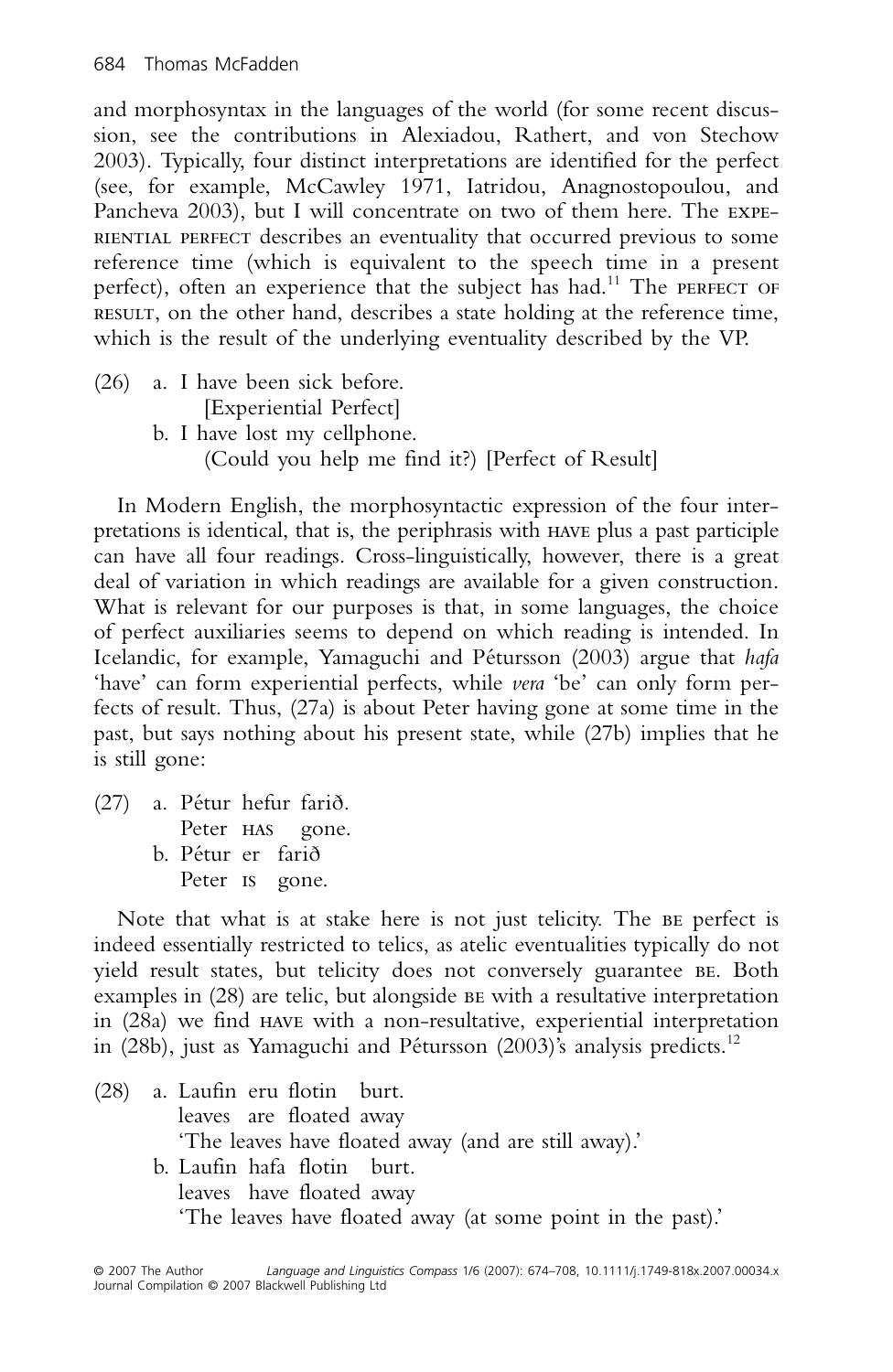A very similar pattern seems to hold in (at least some forms of) Norwegian (Øystein Nilsen, Øystein Vangsnes, personal communication).

The experiential/resultative distinction also seems to best characterize the split in perfect auxiliaries with intransitives in late Middle and Early Modern English. It has long been known that have was favored in modal and irrealis contexts, infinitive perfects and clauses with iterative or durative semantics (see, for example, Fridén 1948; Rydén and Brorström 1987; Kytö 1997). McFadden and Alexiadou (2006) argue that this makes sense if be was restricted to perfects of result, as all of these contexts can be understood as forcing or signaling a preference for an experiential perfect interpretation. Particularly revealing are examples like (29):

(29) For ye han entred into myn hous by violence 'For you have entered into my house by force'

This sentence is uttered by a man accusing thieves AFTER they have left his house. The result state no longer holds, thus this cannot be a perfect of result, but only an experiential perfect. Just as in modern Icelandic, the auxiliary is thus have.

#### 2.4 INTERIM SUMMARY

The patterns of auxiliary selection attested cross-linguistically thus include consistent selection of either have or be as well as alternation between the two on the basis of a range of factors. In addition the thematic and aspectual properties of the main predicate familiar from languages like German, Italian and French, potentially relevant factors include the person and number of the subject and the tense, mood and aspect of the clause. In the preceding overview, I have only been able to give an outline of the existing variation, but hope to have conveyed at least some idea of how it is structured.

Current research on this empirical side of the auxiliary selection phenomenon is concentrated on identifying more precisely which factors are relevant in which languages (see, for example, Sorace 2000; Legendre 2007b and the works in Aranovich 2007). An increasingly important role in this is being played by lesser-known languages and historical or nonstandard varieties and dialects (see, for example, Pavlenko 1997; Manzini and Savoia 1998; Ledgeway 2000; Arregi 2004; McFadden and Alexiadou 2006; Avram and Hill 2007; Cennamo and Sorace 2007; Legendre 2007a). As already hinted at above, these frequently show behavior that differs in surprising and interesting ways from the more familiar standard languages.

# *3 Theoretical Issues*

The proper analysis of the data from auxiliary selection raises questions pertaining to several theoretical issues, including some of the most important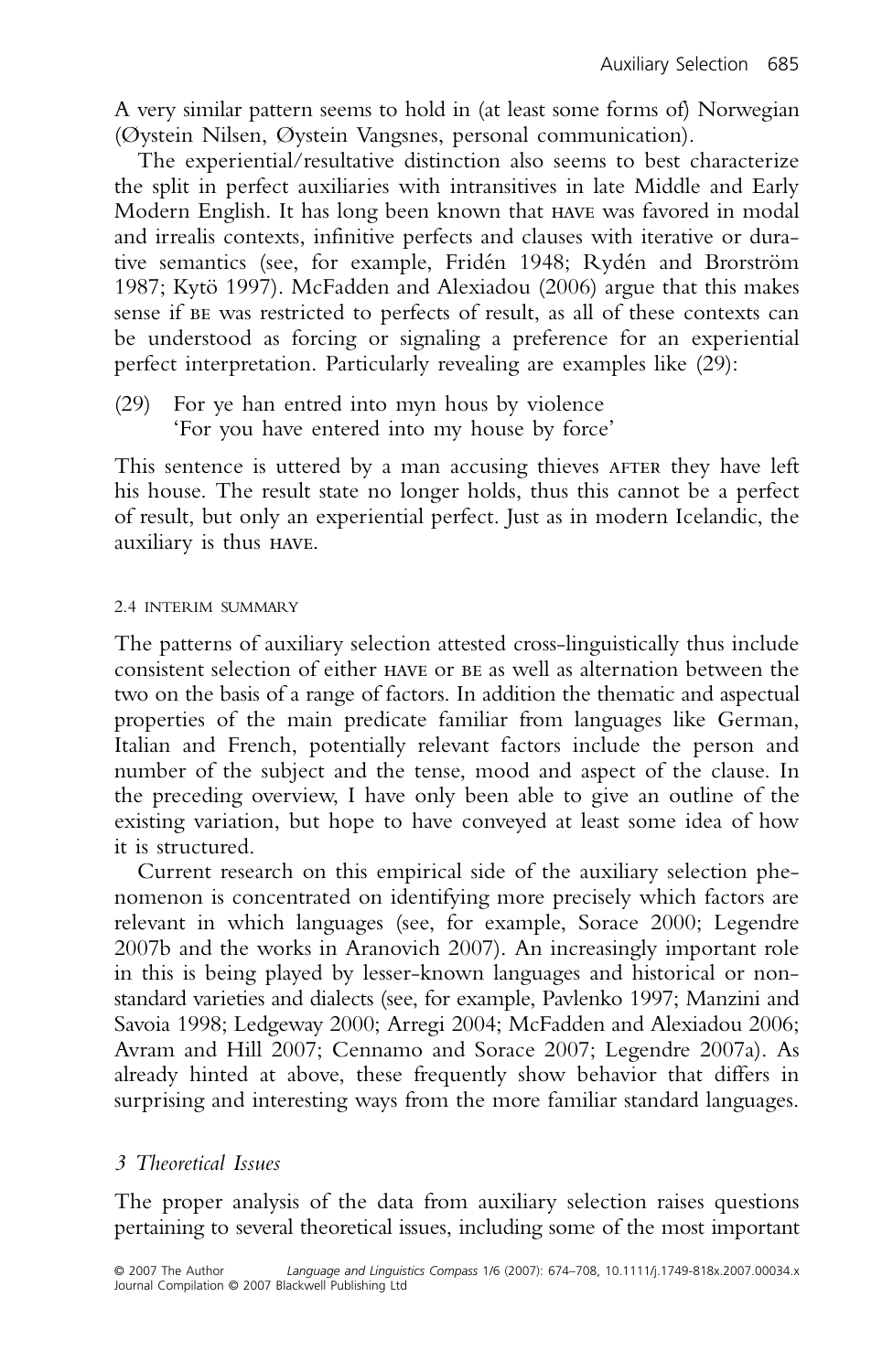controversies of the past few decades. In this section, we turn to the discussion of those issues and the attempts that have been made to deal with them. The central question that all such work faces is how to connect a collection of primarily semantic factors – inner and outer aspect, mood, thematic properties and person and number of the subject – to the morphosyntactic phenomenon of auxiliary selection. In the process, a whole array of categories and possible distinctions on the one side must be reduced to a binary opposition on the other. Modern theoretical work on this question and auxiliary selection in general essentially begins with the Unaccusative Hypothesis (henceforth UH). The main theoretical issues surrounding the phenomenon can be understood relative to the UH, and most subsequent theories are at least in part responses to it, thus, it will serve as an excellent starting point for our discussion.

## 3.1 THE UNACCUSATIVE HYPOTHESIS

The central premise of the UH, formulated in Perlmutter (1978, 1989), is that intransitive verbs fall into two classes, based on the status of their single argument.<sup>13</sup> With unergative verbs (e.g. *work*), the argument is just like the subject of transitives. With unaccusative verbs (e.g. *arrive*), however, the argument is more like a transitive object in important respects, although it may look like a subject on the surface. The motivation for this idea comes from the behavior of intransitive verbs on a series of syntactic tests that distinguish transitive subjects from objects. For example, Italian has a clitic *ne* 'of them', which can be related to a transitive object, as in (30a), but not a transitive subject, as in (30b) (data from Perlmutter 1989):

- (30) a. Giorgio ne ha comprato due. Giorgio of them has bought two 'Giorgio has bought two of them.'
	- $b. \star$  Due ne hanno comprato macchine come questa. two of.them have bought cars like this intended: 'Two of them have bought cars like this one.'

This *ne* is also possible with the subjects of intransitives like *arrivare* 'arrive', as in (13a), suggesting that they are like objects. But it is not possible with the subjects of other intransitives like *telefonare* 'telephone', hence, the assumption that these are more like transitive subjects.

(31) a. Ne sono arrivate due. of.them are arrived two 'Two of them have arrived.' b. \*? Ne hanno telefonato due. of.them have telephoned two intended: 'Two of them have telephoned.'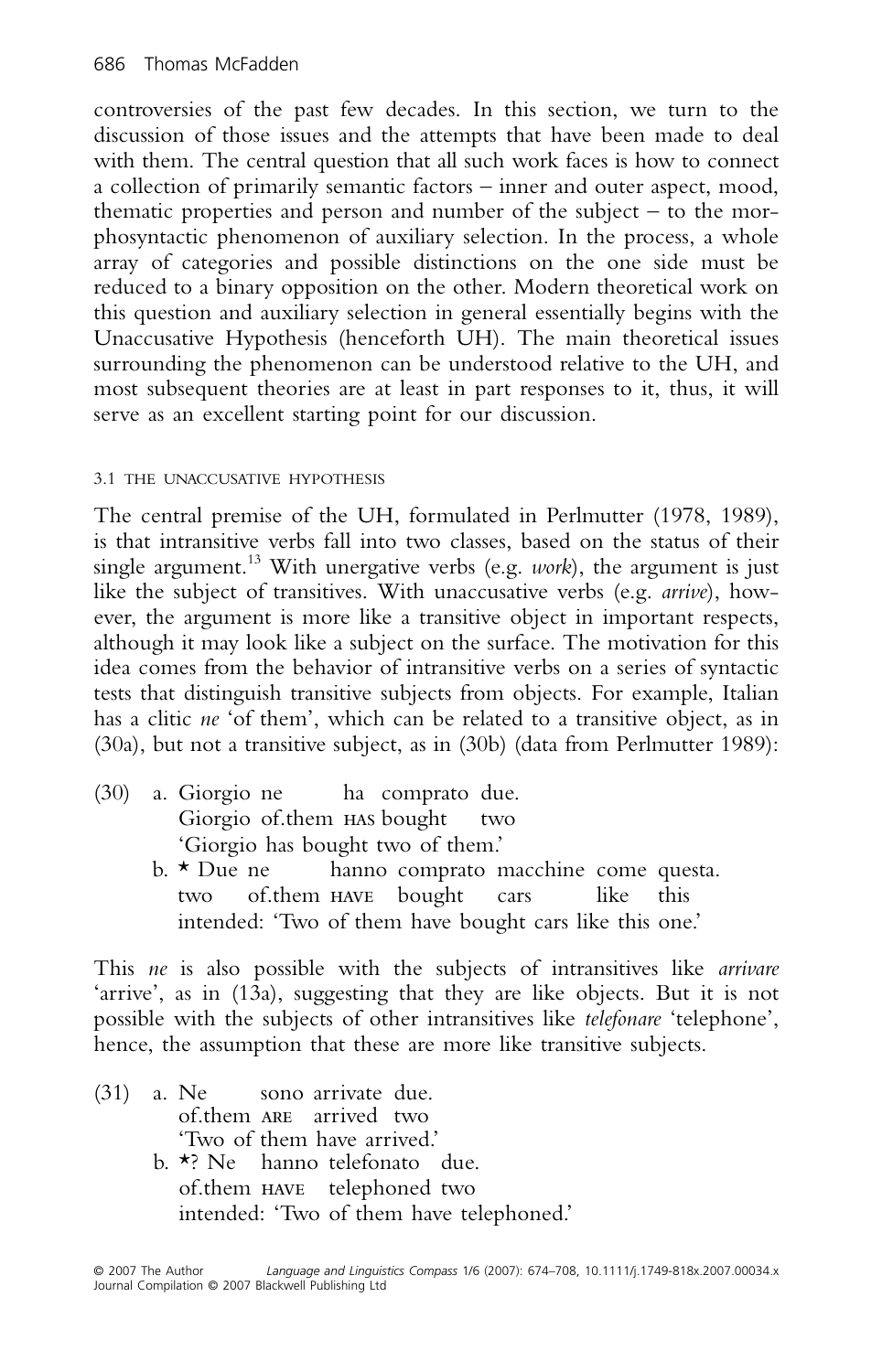Crucially, in languages like Italian and Dutch, the distribution of auxiliaries in the perfect seems to follow the same split in the intransitives to which these other tests are sensitive. Note that we have be with the unaccusative *arrivare*, but have with the unergative *telefonare*. Perlmutter thus proposed that the syntactic representation distinguishes verbs like *arrivare* from those like *telefonare* in terms of the underlying grammatical roles borne by their subjects. He then proposed rules of auxiliary selection that make reference to those underlying roles.

The original UH of Perlmutter (1978) involved four claims that can be understood as the basis for subsequent theoretical discussion of auxiliary selection. They will thus also serve as the basis for our survey of that theoretical work in the following sections. First, intransitive verbs divide up into two classes. As we will see in Section 3.2, a lot of work has been devoted to whether there really is a single, clear split and where it lies. Second, the determination of which verb belongs in which category correlates in some way with the semantics. Section 3.3 will look at the work that has investigated how strong this correlation is, and how it should be modeled. Third, the difference between the two classes of verbs is represented syntactically, in terms of whether the sole argument is an underlying subject or object. In Section 3.4, we will look at whether the distinction really should be represented syntactically, and if so how. Fourth, the split between unaccusative and unergative verbs is somehow responsible for the difference in their auxiliary selection. We will examine in Section 3.5 work that has attempted to explain why we should get be with unaccusatives and HAVE with unergatives.<sup>14</sup>

## 3.2 IS THERE REALLY <sup>A</sup> SINGLE SPLIT?

As noted already in Section 2.2.3, even among languages that show an auxiliary split with intransitives based on predicate-level properties, there is variation in which verbs should take be and which have. In addition to this, we find within individual languages mismatches between the different phenomena that are supposed to diagnose unaccusativity. For example, Perlmutter (1978) identified the availability of an impersonal passive as a diagnostic of unergativity in Dutch. So the fact that (32a) is good suggest that *werken* 'work' is unergative, while the badness of (32b) suggests that *vallen* 'fall' is unaccusative (data from Zaenen 1988).

- (32) a. Er werd (door de Jongens) gewerkt. (Unergative) there became (through the boys) worked roughly 'There was working (by the boys).'
	- b. \* Er werd (door de Jongens) gevallen. (Unaccusative) there became (through the boys) fallen roughly 'There was falling (by the boys).'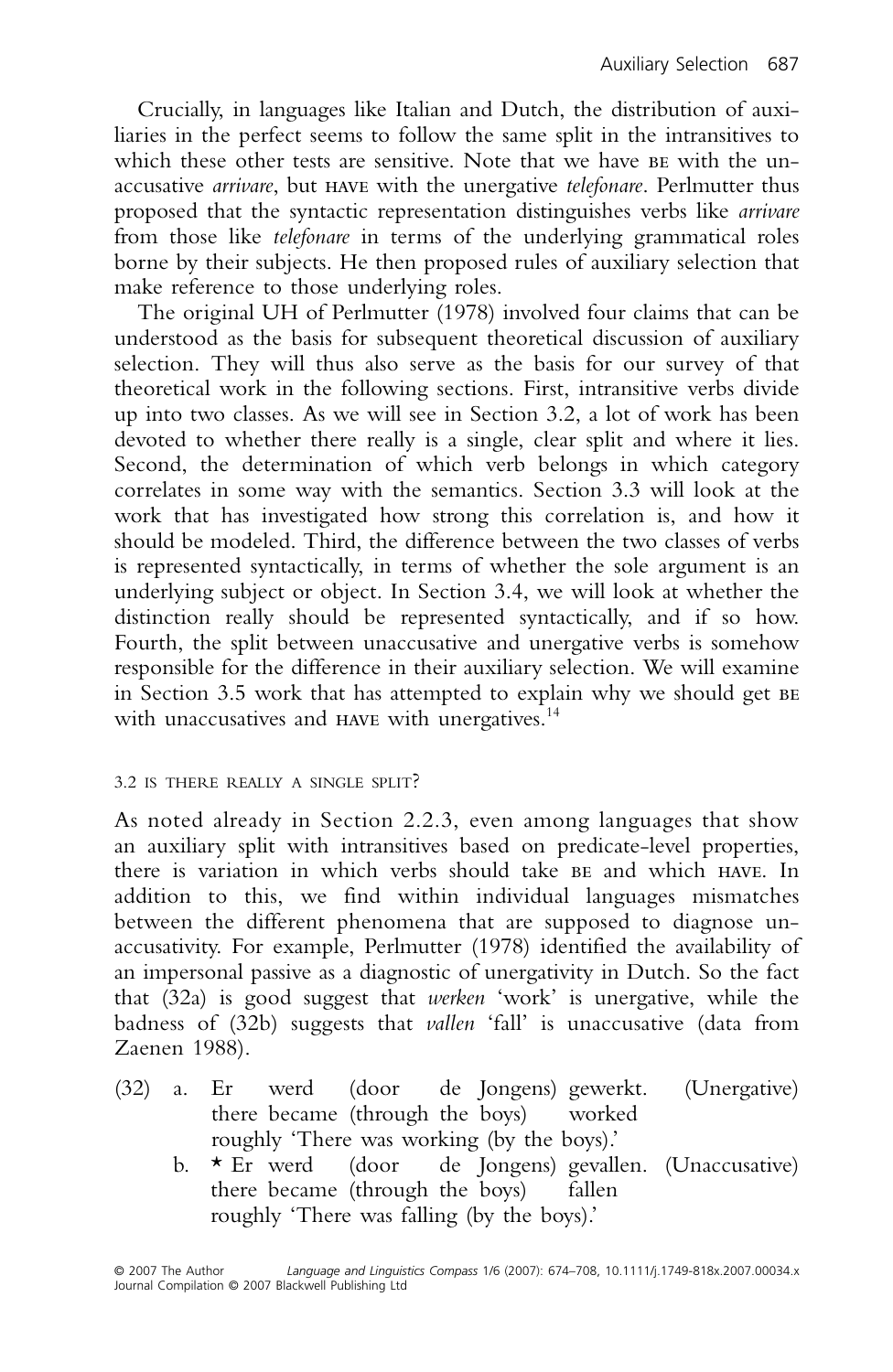Here, auxiliary selection agrees with the impersonal passive, as *werken* takes have while *vallen* takes be. However, with other verbs, like *stinken* 'stink', the tests disagree.

- (33) a. De badkamer heeft gestonken. (Unergative?) the bathroom has stunk 'The bathroom stank.'
	- b. \* Er werd (door de badkamer) gestonken. (Unaccusative?) there became (through the bathroom) stunk intended roughly 'There was stinking (by the bathroom).'

As a result of facts like these, some researchers have questioned whether there really is anything like a single big split characterizing the intransitive verbs. Van Valin (1990), for example, rejects the sort of unified, syntactically encoded split implied by the UH. He argues that the splits we observe involve syntactic phenomena being sensitive to semantic properties that define the actual verb classes. Crucially, different syntactic phenomena can be sensitive to different semantic factors, so rather than a single split into two big classes of intransitives, there may be several splits in any given language.

Zaenen (1993) comes to a similar conclusion after examining more closely the mismatch between impersonal passive formation and auxiliary selection in Dutch. She shows that the two diagnostics indeed split up the intransitive verbs differently, but unlike Van Valin, she does not decide that the UH as such should be abandoned. Rather, she argues that auxiliary selection still reflects an unaccusativity style split, because it aligns with other diagnostics that clearly distinguish transitive subjects from objects. Specifically, attributive past participles of transitive verbs can only modify their objects, not their subjects (e.g. *de geslagen jongen* 'the hit boy' can only mean that the boy was hit, not that he did the hitting). Crucially, they work with the same intransitive verbs that select be (*de gevallen jongen* 'the fallen boy'), but not with those that select have (\**de gewerkte man* 'the worked man'). It was simply a mistake to think that the formation of impersonal passives was also sensitive to the distinction between underlying subject and object (see also Grimshaw 1987, for related discussion).

More recently, as data on auxiliary splits from a wider array of varieties have entered the discussion, some scholars have argued that a more nuanced descriptive framework than a simple two-way split is needed in order to accommodate the attested variation. The best known among these is the Auxiliary Selection Hierarchy (ASH) proposed in a series of works by Antonella Sorace and colleagues (e.g. Sorace 2000; Keller and Sorace 2003; Sorace 2004; Cennamo and Sorace 2007). The idea is that verbal predicates fall into a series of semantic classes, which can be arranged according to the hierarchy in Table 1. The higher a verb is on the hierarchy, the more strongly it prefers auxiliary be; the lower it is, the more strongly it prefers have, both within and across languages. Verbs at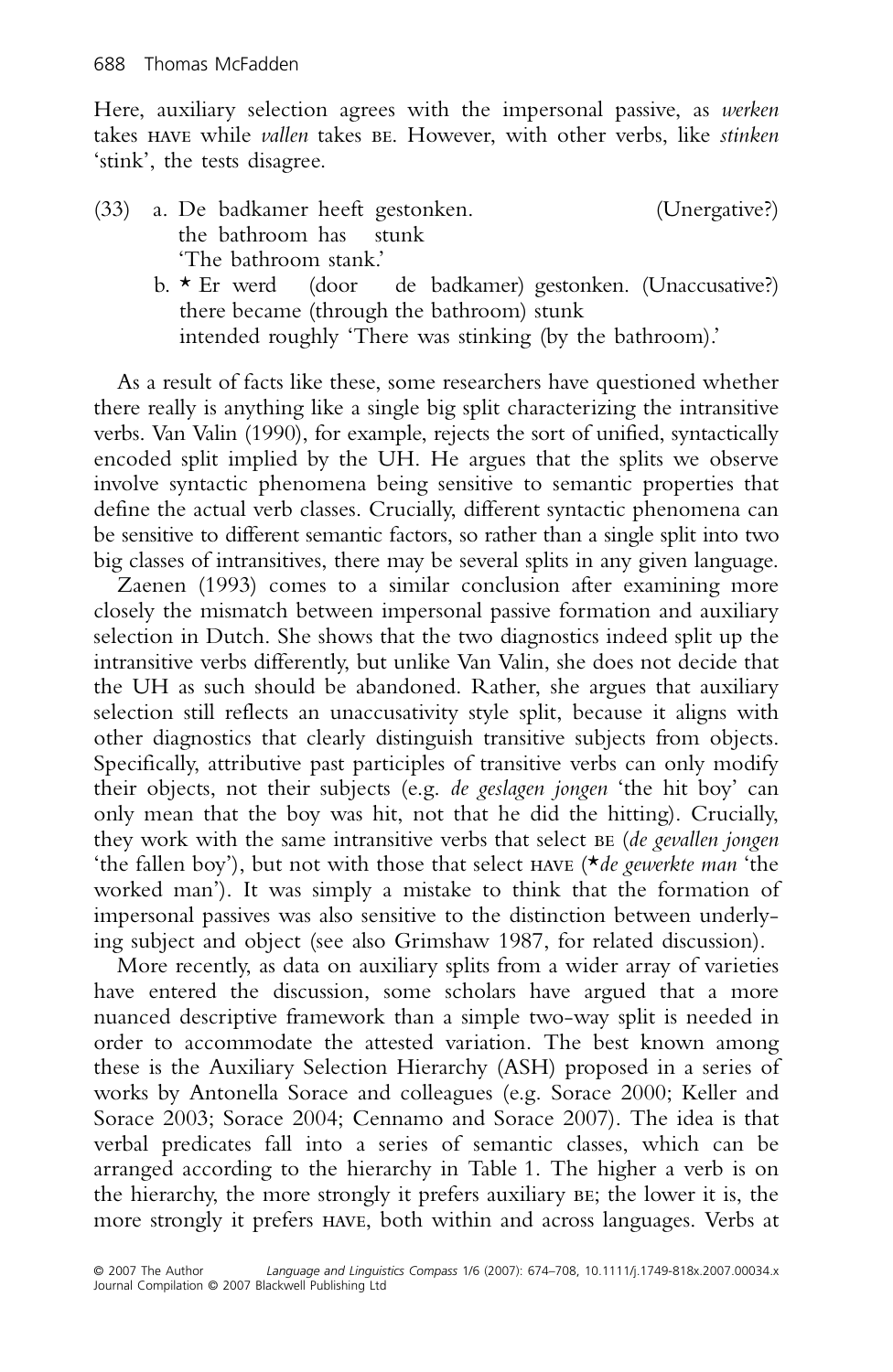| CHANGE OF LOCATION<br>CHANGE OF STATE | ВF          |  |
|---------------------------------------|-------------|--|
| CONTINUATION OF A PRE-EXISTING STATE  |             |  |
| EXISTENCE OF A STATE                  |             |  |
| UNCONTROLLED PROCESS                  |             |  |
| CONTROLLED PROCESS (MOTIONAL)         |             |  |
| CONTROLLED PROCESS (NON-MOTIONAL)     | <b>HAVE</b> |  |
|                                       |             |  |

#### **Table 1. Sorace's Auxiliary Selection Hierarchy.**

either end show the most consistent selection cross-linguistically and inspire the clearest judgments on the part of native speakers. Verbs toward the middle show variation and indeterminacy, with languages differing in where on the hierarchy they draw the line between be and have. For example, in French, the cut-off point seems to be around the CHANGE OF state class, whereas in Italian it is around existence of state. Under this view, auxiliary selection does not depend on a monolithic split like that in the UH, rather there are a number of intermediate cut-off points to which it could potentially be sensitive. As regards mismatches like that in (33), the verbs involved tend to be from classes toward the middle of the hierarchy, for which inconsistent behavior is expected, even within a single language. Dutch *stinken* 'stink', for example, is an UNCONTROLLED process verb.

#### 3.3 WHAT IS THE SEMANTIC BASIS OF THE SPLIT?

The UH is a syntactic hypothesis. Since it was first proposed, it has been clear that some sort of correlation obtains between the semantics of a verb and its classification as unaccusative or unergative (Perlmutter 1978), but the correlation turns out to be difficult to characterize precisely. Rosen (1984) and others identified a series of cases where apparent semantic patterns in intransitive classification are contradicted, both within and across languages. Perhaps most famously, she noted that standard diagnostics classify the verb meaning 'die' as unaccusative in Italian, but unergative in Choctaw, whereas the classification is reversed in the two languages for verbs meaning 'sweat'. Due to these and other arguments, Rosen (1984), Perlmutter (1989) and others came to the conclusion that unaccusativity and auxiliary selection could not be reliably predicted on the basis of the semantics.

However, initial difficulties in identifying the connection between auxiliary selection and the semantics do not imply that no connection exists. A body of work since the late 1980s has attempted to overcome the difficulties pointed out by Rosen (1984) and others by taking a more nuanced approach to lexical semantics. Van Valin (1990) in particular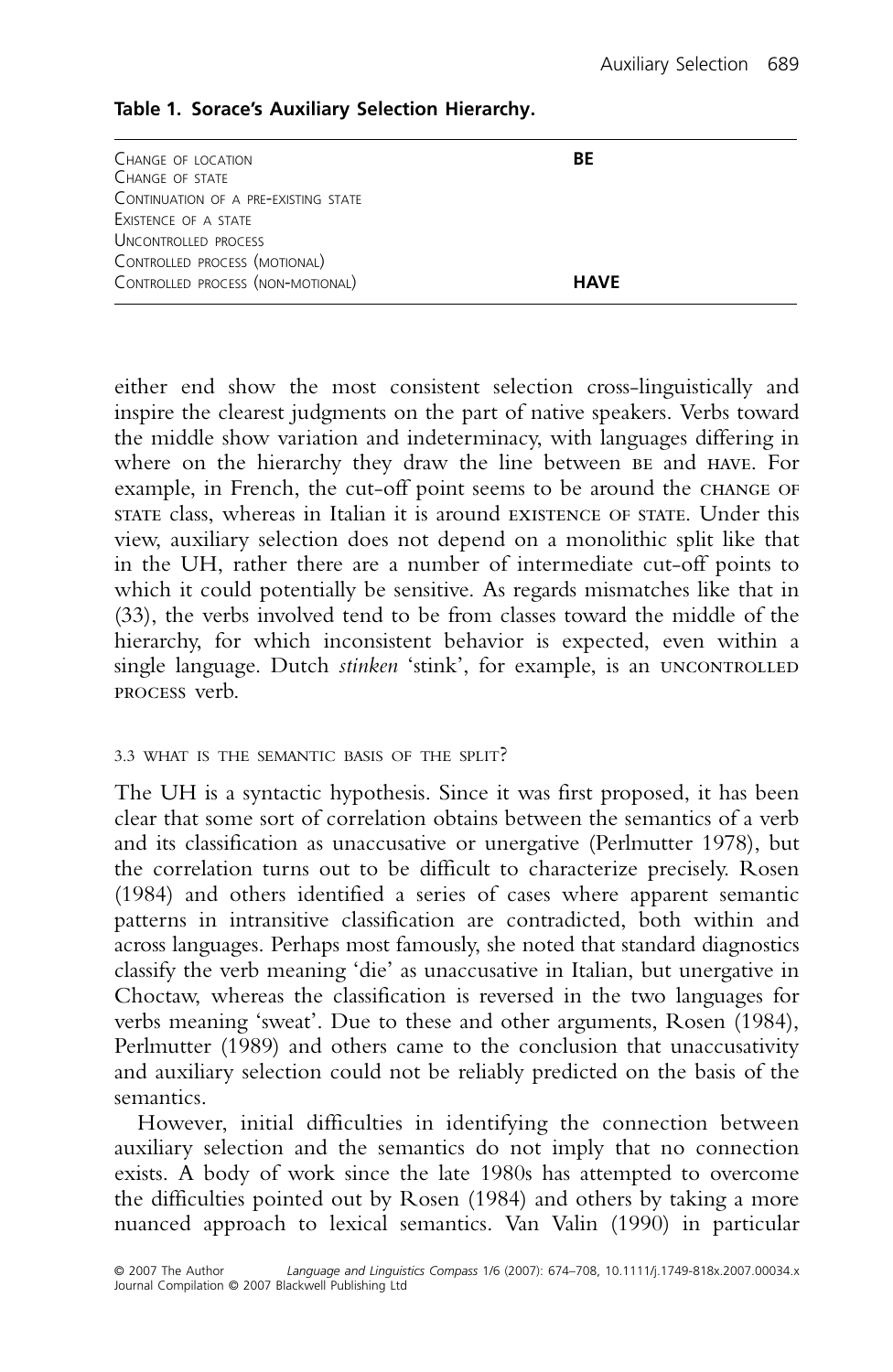argues that the earlier work only showed that certain specific, overly simplistic semantic accounts of split intransitivity were incorrect, not that a semantic approach is in principle unworkable. He proposes instead, within the framework of Role and Reference Grammar, a more articulated theory of lexical semantics and shows how this can capture the distribution of auxiliaries and other standard unaccusativity diagnostics in a number of languages. A crucial point of his analysis, as noted above, is that the various diagnostics in different languages are not taken to all be sensitive to the same semantic distinction. Cross-linguistic mismatches are, thus, not evidence against a semantic basis for unaccusativity but only against a single, cross-linguistically valid form of split intransitivity.

A number of further theories have proposed a semantic basis for auxiliary selection and other unaccusativity-related behavior, typically also adopting two ideas crucial to Van Valin's account. First, what is relevant are not coarse categories like the traditional semantic roles agent and patient, but more fine-grained (and potentially more well-defined) semantic features and structures. Second, languages vary in exactly which features are relevant for the choice between HAVE and BE.<sup>15</sup>

As discussed above, Zaenen (1993) argues that two proposed unaccusativity diagnostics in Dutch actually split the intransitives in two different ways. The basis for each split is, however, semantic. She proposes that the behavior of verbs like *stinken* 'stink' falls out correctly if the selection of auxiliary be is tied to telicity, while impersonal passive formation depends on controllability. Because *stinken* is atelic, it selects have (much like *werken* 'work'), but as it is non-controllable, it does not allow the impersonal passive (much like *vallen* 'fall').

Shannon (1995) proposes a theory that ties auxiliary selection to the semantics, in terms of a 'mutative intransitive' prototype. The prototypical mutative intransitive is an intransitive clause with a non-agentive subject that undergoes a change of state or location. The closer a clause comes to this prototype, the more likely it is to select be. Languages can differ in where they place the cut-off point, but possible variation is constrained in that we do not expect a language with the reverse split. That is, we should not find – in a single language –  $H$ AVE with clauses that closely approximate the mutative intransitive prototype and be with those further away. Sorace (2000)'s ASH discussed above makes similar predictions about possible cross-linguistic variation. For further proposals on the semantic determination of auxiliary selection, see also Lieber and Baayen (1997) and Randall (2007), as well as the discussion of Levin and Rappaport Hovav (1995) and Dowty (1991) below.

#### 3.4 HOW SHOULD THE SPLIT BE REPRESENTED?

The question to be examined in this section actually breaks down into two parts. On a higher level, there is the issue of where the split underlying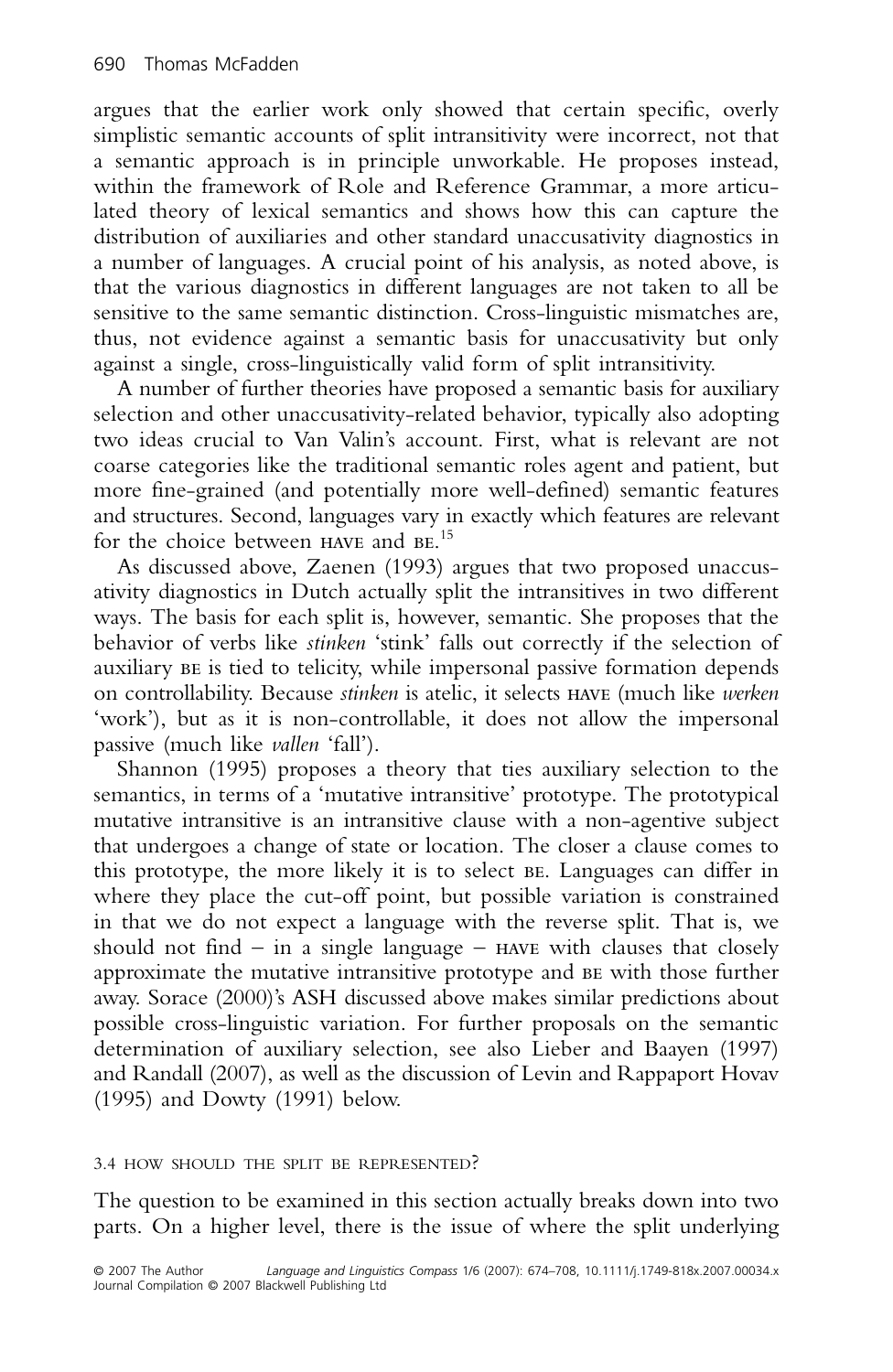auxiliary selection should be represented in the grammar. Once we settle on an answer to this, there is then the lower level question of what the representation should look like in detail.

## 3.4.1 Syntactic, Semantic, Both or Neither?

There are two obvious candidates for the level at which intransitivity splits operate, the syntax and the semantics, but there are additional possibilities as well that go beyond these simple alternatives. For one thing, there is nothing in principle to exclude the possibility that auxiliary selection rules operate at a morphological level. For another, it is important to separate the question of where the splits are represented from that of how they are determined. We can imagine, for example, that a split follows semantic lines, but is syntactically represented. Proposals of all of these kinds exist in the literature and will be discussed in this section.

A purely syntactic approach is exemplified by the UH in the form adopted by Rosen (1984) and Perlmutter (1989). We have already seen that these authors questioned the reliability of semantic factors in predicting membership in the unaccusative and unergative classes, but it will be useful at this point to consider some of the arguments in favor of a syntactic representation of the split. The most obvious one is the generalization discussed in Section 2.2.1 above, that normal transitives always select have, independent of their semantics. If this generalization is correct, then even the most semantic account of auxiliary selection would still require a syntactic statement to exclude the transitives from consideration for be.

An additional argument comes from the behavior of reflexives. In many languages, reflexive morphosyntax, that is, the presence of a reflexive pronoun or clitic like German *sich* or Italian *si*, does not always correspond to reflexive semantics. It can also be used to form anticausatives, impersonals and middles, all of which are semantically intransitive. One might expect different kinds of reflexives to select different auxiliaries in accordance with their semantics in these languages, but in fact they do not. As noted above, German clauses with an accusative reflexive pronoun always select have in the perfect, whether semantically reflexive (34a) or inchoative (35a) – even though inchoative verbs that appear without reflexive morphosyntax select be (36a). On the other hand, Italian clauses with a reflexive clitic always select be (Italian data from Perlmutter 1989).

- (34) Normal reflexives
	- a. Sepp hat sich verletzt. Sepp has himself hurt 'Sepp hurt himself.'
	- b. Giorgio si è (\*ha) ucciso. Giorgio self is (\*has) killed 'Giorgio killed himself.'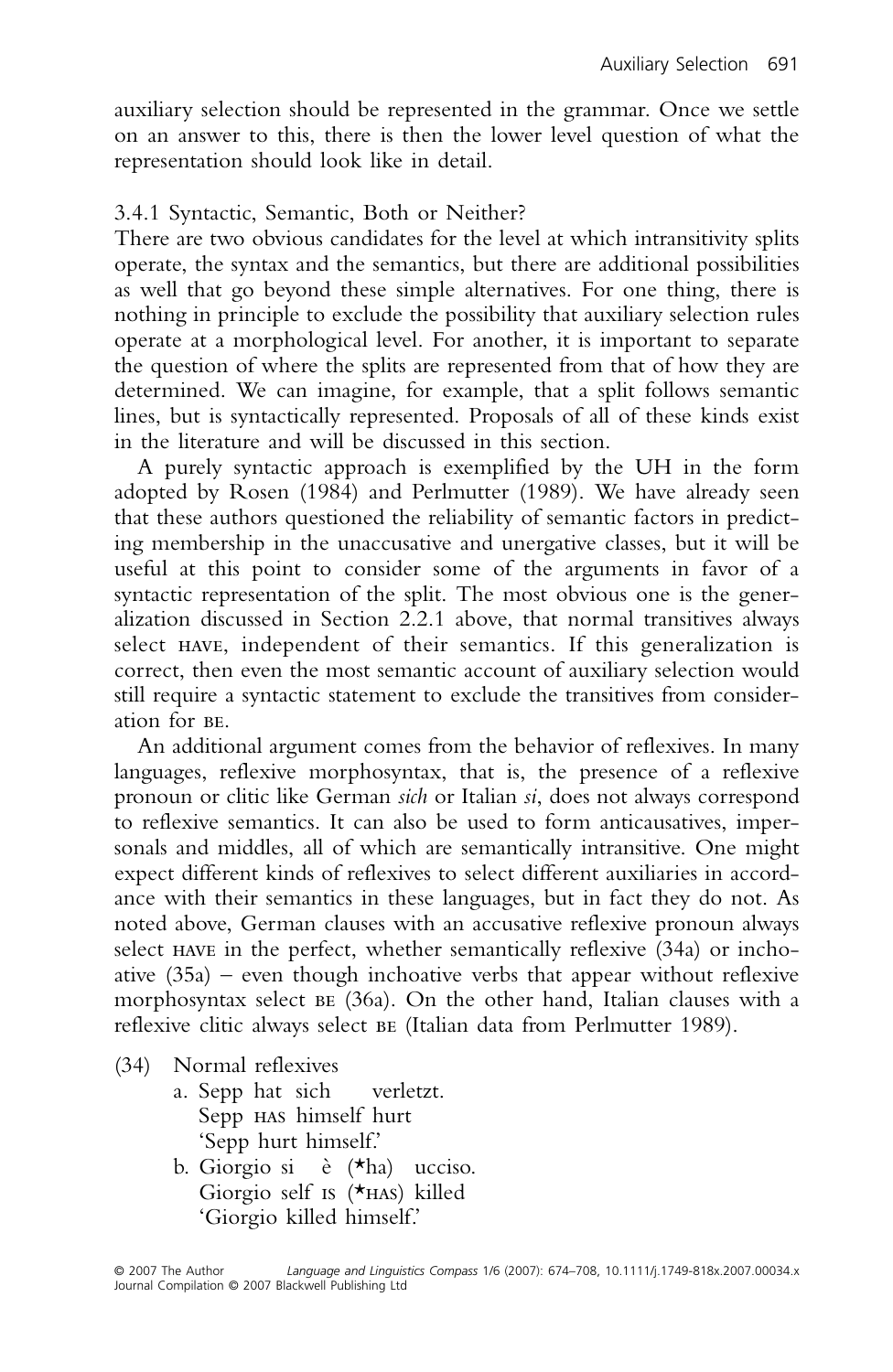- (35) Inchoative reflexives
	- a. Die Tür hat sich geöffnet. the door has itself opened 'The door opened.'
	- b. La tazza si è rotta. the cup self is broken 'The cup has broken.'
- (36) Non-reflexive inchoatives
	- a. Der Schnee ist geschmolzen. the snow is melted 'The snow melted.'
	- b. Due navi nemiche sono affondate. two ships enemy are sunk 'Two enemy ships have sunk.'

What determines auxiliary selection here is the reflexive category as defined morphosyntactically, that is, in terms of the presence of reflexive pronouns or clitics, not as defined semantically in terms of the number of logical arguments.<sup>16</sup> Thus, at least in these languages, the syntax must be playing a role in the selection of auxiliaries.

Precisely the opposite view – that auxiliary selection depends only on properties of the semantic representation – has been defended by a number of researchers as well. Van Valin (1990) argues, for example, that an appropriately sophisticated semantics can accommodate all attested intransitivity splits, whereas the syntax cannot. Lieber and Baayen (1997) attempt to weaken the case for a syntactic approach by calling into question the generalization that transitives always select have. They point out that the apparently transitive verbs *volgen* 'follow', *naderen* 'approach' and *passeren* 'pass' actually select be in Dutch, proposing a semantic account that unifies them with the intransitives that select be (but see Hoekstra 1999, for discussion of empirical and theoretical problems with Lieber and Baayen's approach).

The aforementioned approaches notwithstanding, the question of whether auxiliary selection depends on syntax or on semantics is not all or nothing. Even if the splits do turn out to have an identifiable semantic basis, auxiliary selection may still be determined in syntactic terms. There is a third option, going back to Perlmutter (1978), according to which the intransitivity split itself is a syntactic matter, but the membership of a particular predicate in a given class is a question of semantics. In the frequently quoted formulation of Levin and Rappaport Hovav (1995), 'unaccusativity is syntactically represented but semantically determined.'

A great deal of research has been devoted to the question of how this division of labor actually works. The basic idea common to most approaches is that there is a mechanism mediating between the semantics and the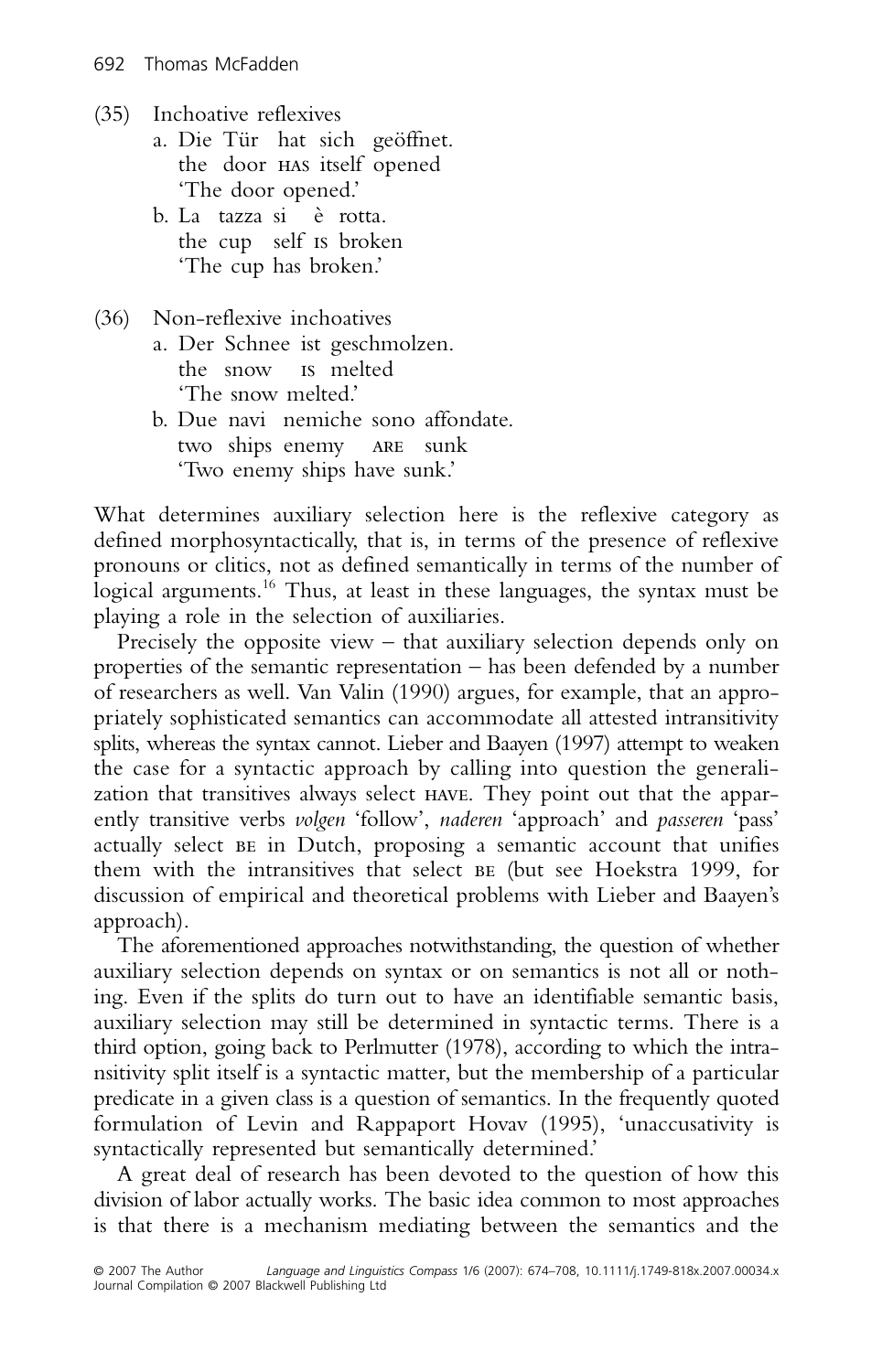syntax, linking semantic arguments to syntactic positions or grammatical functions. Zaenen (1993), for example, argues for an intermediate level of 'intrinsic argument classification', which categorizes arguments on the basis of information related to semantic roles. Both auxiliary selection and the mapping to surface grammatical roles are sensitive to this intermediate level rather than the semantics. Similarly, Levin and Rappaport Hovav (1995) propose a set of four linking rules that determine, on a semantic basis, whether an argument will be projected as internal or external, that is, as an underlying subject or object. For example, the 'immediate cause' of an eventuality will link externally, while an 'entity undergoing the directed change described by [the] verb' will be linked internally. Legendre (2007b) argues, within Optimality Theory (OT), that auxiliary selection must be framed in terms of two sets of constraints. One governs the relationship between certain lexical semantic features of a predicate and where its arguments will be realized. The other governs the actual choice of auxiliary on the basis of this argument structure. As is usual within OT, variation is captured by the different possible rankings of both sets of constraints.

An insightful discussion of how intransitive splits should be represented is found in Dowty (1991). The article is primarily concerned with how the arguments are mapped to grammatical relations in the syntax, which Dowty argues is based on the semantic entailments that hold of each of the arguments due to the meaning of the predicate. The relevant entailments fall into two categories: so-called proto-patient entailments include 'volitional involvement in the event or state' and 'causing an event or change of state in another participant', while proto-patient entailments are, for example, 'undergoes change of state' and 'incremental theme'. For any two-place predicate, the argument with more proto-agent properties will be realized as the subject, while that with more proto-patient properties will be realized as the object. This procedure can be extended to the one-place verbs to derive an unaccusativity-style split. If the argument has more proto-agent properties than proto-patient properties, it will be realized as an underlying subject, that is, an unergative structure; otherwise, it will be realized as an underlying object, that is, an unaccusative structure. As Dowty notes, however, it is not obviously necessary to posit such a syntactic distinction between verb classes. Alternatively, the syntactic phenomena diagnostic of unaccusativity, like auxiliary selection, could be directly sensitive to the semantic proto-agent and proto-patient properties of the sole argument.

Dowty does not come down definitively in favor of either of these possibilities, but he does give some discussion of how the decision should be made that applies to the syntactic vs. semantic representation of split intransitivity in general. Essentially, it comes down to whether the assumption of a syntactic distinction yields an overall simplification in accounting for the morpho-syntactic phenomena relative to a purely semantic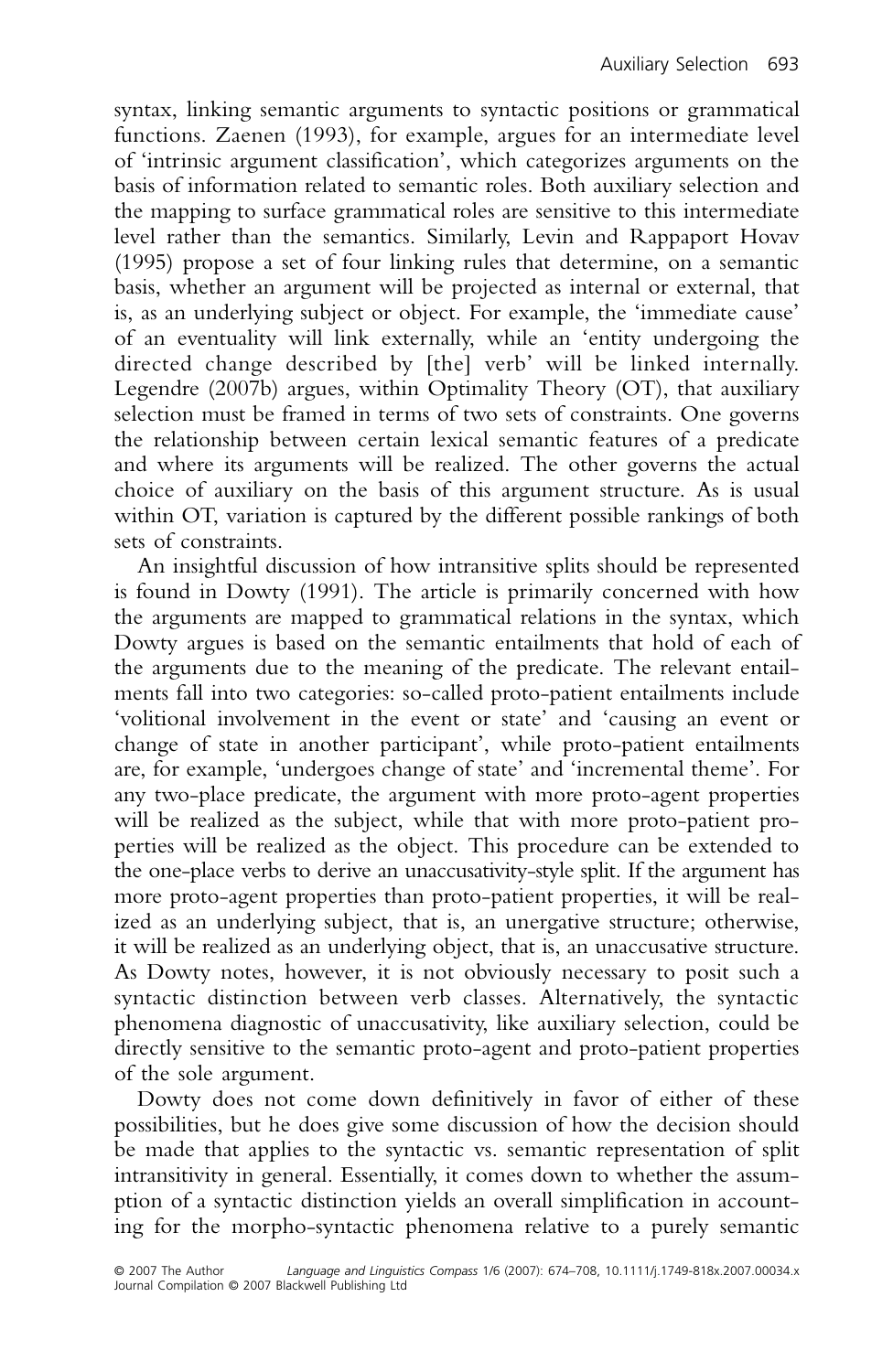account. He ultimately concludes that '[h]ow persuasive such syntactic arguments are is, unfortunately, a question that will almost certainly depend on one's grammatical theory' (p. 612). For example, a purely semantic account like that proposed by Van Valin (1990) makes sense within the context of a theory like Role and Reference Grammar that eschews multiple syntactic levels or strata in favor of a more complicated semantic representation. On the other hand, within theories like Relational Grammar and Principles and Parameters, multiple layers of syntactic representation are assumed independently, so making use of them to represent splits in the behavior of intransitives adds no additional complexity and potentially allows simplification on the semantic side.

The final possibility to be considered is that the features to which an auxiliary split makes reference are neither semantic nor syntactic, but morphological. This is what is proposed by Arregi (2004) to account for certain facts about Basque. Both transitive and unergative verbs show overt ergative agreement in the language, while unaccusatives do not. The fact that have appears with the former and be with the latter could potentially be tied either to the syntactic presence of an external argument, or to the morphological presence of ergative agreement. In most cases, the predictions of the two accounts are indistinguishable, but there are a few contexts where morphological agreement disagrees with syntactic argument structure. For example, dative agreement is not allowed to co-occur with non-3rd person absolutive agreement. In Ondaroan Basque, potentially offending examples are repaired by having the non-3rd person argument trigger ergative agreement instead of absolutive, as in (37).

(37) Su-φ ni-ri es d-o-sta-su gusta-ten. you-abs me-dat not 3sg.abs-have-1sg.dat-**2SG.ERG** like-IMP 'I don't like you.'

Interestingly enough, the auxiliary here is have, tracking the agreement facts, not the argument structure facts. Thus, while auxiliary selection in Basque generally reflects syntactic argument structure, the actual rules for determining auxiliary insertion must be stated in morphological terms.

Bentley and Eythórsson (2003) argue that auxiliary selection is a morphological phenomenon, not just in one particular language, but across the Romance and Germanic languages that exhibit it. For them, have and be are allomorphs of a morpheme that combines with the participle to form the perfect. They present evidence from clitic climbing in Italian and from the development of the Romance analytic perfect from its Latin sources to support the idea that the auxiliaries are morphological exponents of tense and aspect and do not have independent syntactic verbal status. Interestingly, Bentley and Eythórsson propose that the rule responsible for the allomorphy is sensitive to the semantic properties of the lexical verb, not to any aspect of syntactic structure.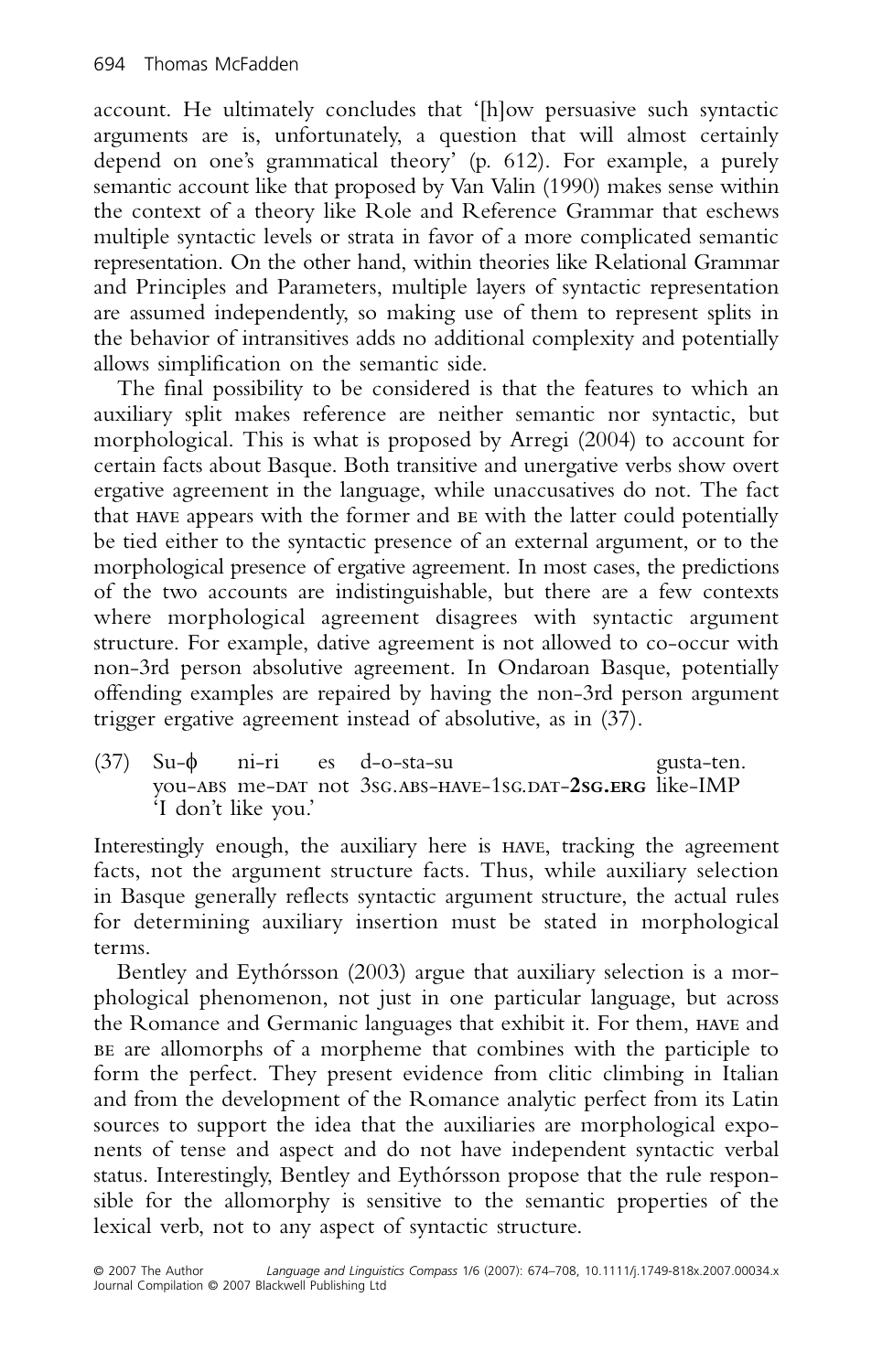## 3.4.2 Details of Representation

We now come to the question of how the intransitivity split should be represented in detail. The majority of work that assumes that the representation should be syntactic adopts some version of the UH, that is, the classes of intransitives are distinguished in terms of the underlying subject or object status of their sole argument. The original formalization of this by Perlmutter was in terms of Relational Grammar, where subject and object are theoretical primitives. Burzio's (1981, 1986) reformulation in Government and Binding terms has, however, come to be at least as influential. In this version, unaccusatives and unergatives are distinguished configurationally: an unergative verb is one whose sole argument starts out at D-structure in the position characteristic of transitive subjects – initially, daughter of S, sister of VP – while an unaccusative verb is one whose argument is a D-structure complement of V. In subsequent works in the same tradition, the underlying position standardly assumed for unergative subjects has come to be Spec-VP and then Spec-vP or Spec-VoiceP, but the basic premise of Burzio's analysis has largely been maintained. Unergatives and unaccusatives are distinguished syntactically in terms of the initial position occupied by the sole argument of the verb.

There are, however, alternative views that have been proposed and that differ in non-trivial ways from the standard representation. Hoekstra (1999, and earlier work), for example, proposes that what defines unaccusatives is not that their subject starts out as an object, but rather that it does NOT start out as an external argument. Where this difference is immediately relevant is with verbs whose auxiliary selection varies according to whether the verb takes a complement PP expressing an end-point or path.

| (38) a dat Jan gewandeld heeft/ $\star$ is            |  |
|-------------------------------------------------------|--|
| $\ldots$ that John walked $_{\rm HAS}/\star_{\rm IS}$ |  |
| ' that John has walked'                               |  |
| b dat Jan naar Groningen gewandeld is                 |  |
| that John to Groningen walked Is                      |  |
| that John has walked to Groningen'                    |  |
|                                                       |  |

Manner of motion verbs like *wandelen* 'walk' are normally unergative, in that their subjects are normally external arguments. In sentences like (38b), however, the subject originates as the subject of a small clause built around *naar Groningen* 'to Groningen', and subsequently moves from there into the clausal subject position. The subject thus does not start out in an object position, but the structure is unaccusative nonetheless.

An alternative approach that has been pursued by several scholars recently (e.g. Borer 2003, 2005; van Hout 2004) is to represent intransitivity splits not in terms of the initial structural positions of arguments, but in terms of their interactions with the rest of the structure. Verb phrases themselves are relatively unstructured and do not distinguish different classes of intransitives. What is relevant instead is a series of functional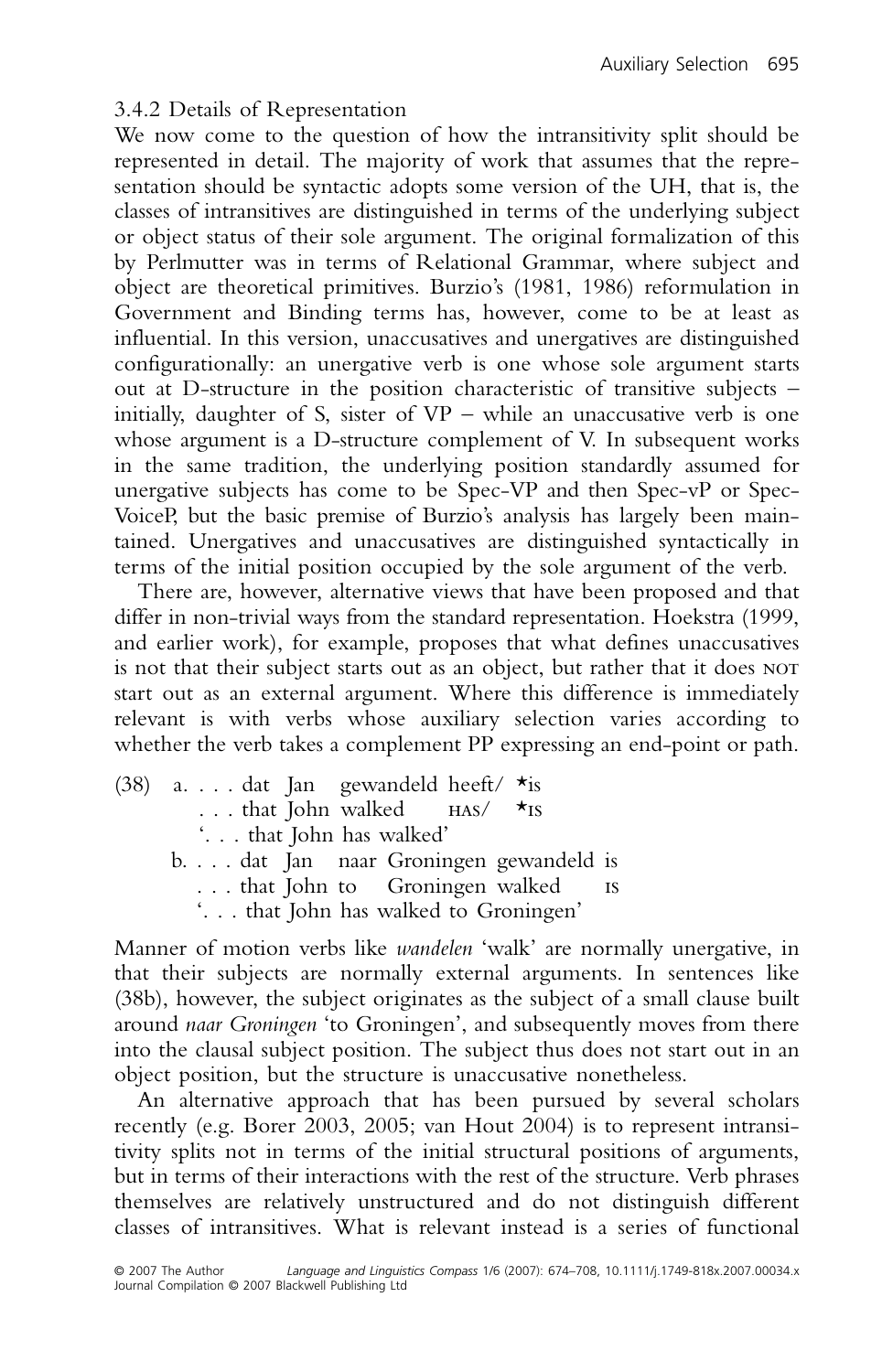projections above the VP related to aspect and case, which the arguments may engage in checking relationships with and/or move to. In van Hout's terms, for example, an unaccusative structure involves both AgrS and AgrO projections, and the sole argument must raise through both of them. An unergative structure, on the other hand, has only an AgrS projection. As AgrO is required for the licensing of telicity in her system, this explains why telic one-argument verbs are unaccusative and select auxiliary be, at least in Dutch.

Following Rappaport Hovav and Levin (1998) and Sorace (2000), theories of this kind are termed 'constructional' (or 'neo-constructional'), because they treat intransitivity splits as sensitive to the combined properties of the entire clause. This is in contrast to 'projectionist' theories, according to which properties of the lexical verb determine the behavior of the rest of the clause with respect to split intransitivity. Where the difference between these two classes of theories really becomes apparent is in their treatment of the kinds of alternations we saw in Section 2.2.3. Projectionist theories hold that the relevant properties of the clause are projected from the lexical verb. In order to handle the variable behavior found with certain verbs with respect to auxiliary selection and other split intransitive phenomena, they must assume some form of polysemy, that is, more than one meaning for the same verb. This is fine for exceptional cases of ambiguity, but becomes problematic when it comes to productive alternations. Levin and Rappaport Hovav (1995), adopting a strong projectionist stance, propose to deal with this by positing special lexical rules to map lexical entries from one verb class to another. For example, manner of motion verbs are taken to be underlyingly unergative activity verbs, but there is a lexical rule that shifts them to unaccusative change of location verbs under the right circumstances. This derives alternations like (16) above, repeated here as (39):

- (39) a. De knikker heeft minutenlang over tafel gerold. the marble has minutes.long over table rolled 'The marble rolled around on the table for minutes.'
	- b. De knikker is binnen een minuut de tafel afgerold. the marble is within a minute the table off.rolled 'The marble rolled off the table within one minute.'

The projectionist view thus takes the position that the behavior of specific lexical verbs is in general rigid, and alternations like that in (39) are exceptional. Constructional approaches, in contrast, arose largely in response to evidence that these alternations are in fact quite common. As the lexical entries for verbs are assumed to be relatively unstructured and underspecified for the factors relevant to intransitivity splits, the prediction is that they should, by default, be able to appear in several different kinds of structure. In other words, alternations are predicted to be the norm, and data like (39) fall out with no additional assumptions. The challenge that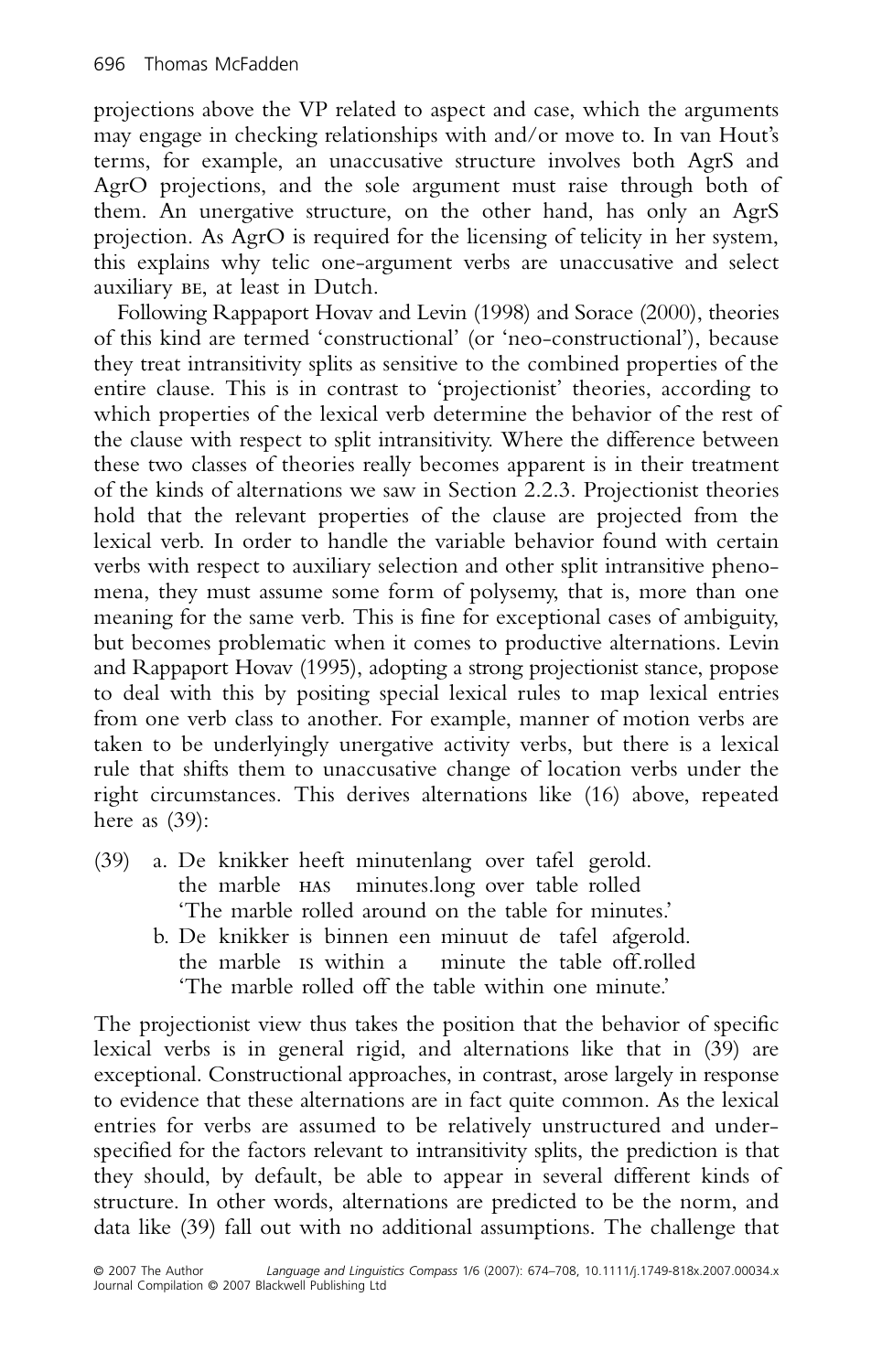constructional approaches do face is to constrain the logically possible alternations to match the actually attested ones. It is not the case that all verbs can appear in all imaginable frames, for example, German *ankommen* 'arrive' never shows up in a context that would lead to selection of have, and the theory must somehow derive this.

#### 3.5 HOW DO WE EXPLAIN THE CHOICE OF AUXILIARIES?

The UH and related theories syntactically distinguish two classes of predicates for the purposes of auxiliary selection, but they do not motivate the particular matching of classes with auxiliaries that is actually found. That is, they do not explain why we get have with transitives and unergatives and be with unaccusatives rather than the other way around.

Hoekstra (1984) and Haider and Rindler-Schjerve (1987) propose solutions to this problem that differ in their technical details but are rather similar in spirit. They argue that the alternation between have and be is the result of a difference in their thematic properties – the former is transitive, while the latter is intransitive. They suggest that past participial morphology blocks the assignment of the verb's external  $\theta$ -role, because the same participle is used in the passive as in the perfect. They then propose that auxiliary HAVE, although it assigns no  $\theta$ -role of its own, can pass on the otherwise blocked external role of the participle. It is thus required in the formation of perfects with verbs that would assign such a role. Because unaccusatives have no external  $\theta$ -role that would be suppressed by the participial morphology, they can form their perfect with auxiliary be, which is argued to be the more basic, unmarked member of the pair.

Haider and Rindler-Schjerve (1987) extend this analysis to account for the different behavior of reflexives in Romance and Germanic with respect to auxiliary selection that we noted in 2.2.2 above. In the Romance languages, the reflexive cliticizes to the auxiliary, which in turn merges its argument structure with that of the participle. In this tight syntactic configuration, the reflexive can saturate the verb's external  $\theta$ -role without the need for deblocking, and thus the marked auxiliary have is unnecessary and be appears instead. In Germanic, on the other hand, the reflexive does not cliticize. The only means for it to saturate the external  $\theta$ -role of the participle is through the mediation of auxiliary have.

Vikner and Sprouse (1988) propose that there is a single auxiliary category, which is lexicalized as be when it shows up between two co-indexed  $NP<sub>s</sub>$ , expressing the intuition that 'BE signals identity' (p. 6).<sup>17</sup> Given the UH, this condition plausibly applies to unaccusative predicates and passives, where the surface subject is co-indexed with its own trace in the object position, as well as to copular constructions. have appears essentially as the default auxiliary when the conditions for be are not met. Like Haider and Rindler-Schjerve, Vikner and Sprouse also propose a way to account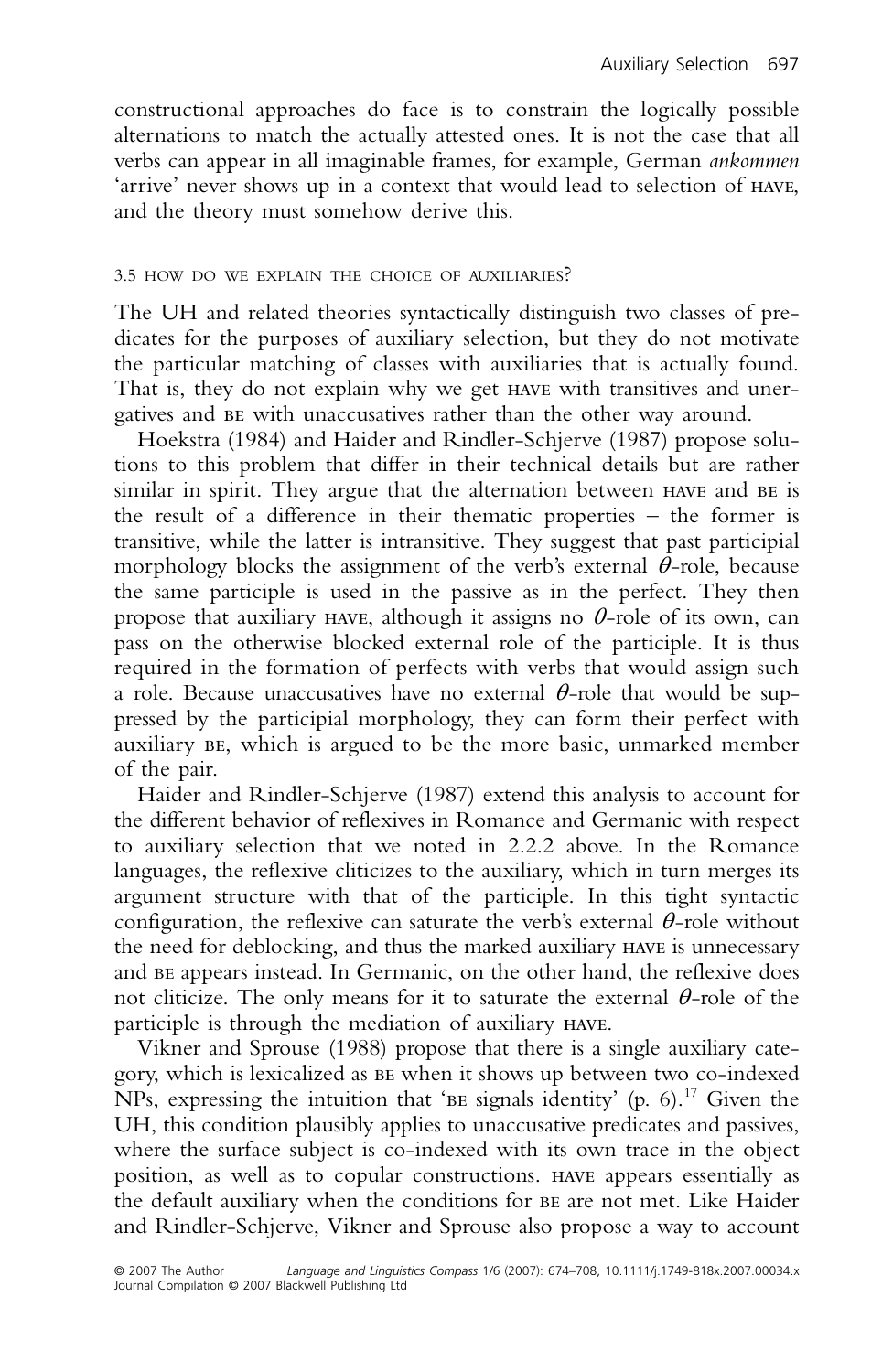for the differential behavior of reflexives in Romance and Germanic in terms of the clitic vs. non-clitic status of the reflexive element.

A different idea going back to Benveniste (1966) and Freeze (1992) takes its starting point from the fact – discussed in relation to Tamil in Section 2.1.2 above – that many languages lack a verb corresponding to have, expressing possession instead with be plus a preposition or other oblique marker on the possessor. A number of researchers have proposed that have – in both its main verb and auxiliary uses – arises from the same structure when the preposition incorporates into be. The variation in auxiliaries is then not so much stipulated selection of distinct lexical items, but variation in whether or not this incorporation applies – ideally as a result of independently motivated syntactic principles. In a very influential paper, Kayne (1993) adopts such an approach, proposing that incorporation must occur under certain circumstances in order to allow subject movement out of the prepositional structure.

Mahajan (1997) proposes a different version of the prepositionincorporation analysis of have. He notes that in many languages that lack have, we find ergative case-marking in just those contexts where auxiliaryselection languages would use have, that is, with transitive and unergative perfects. Thus, he proposes that ergative case is an alternate realization of the P when it fails to incorporate into be. The Hindi sentence in (40a) with ergative marking on the subject is then derived from more or less the same structure as the French sentence in (40b) with incorporation yielding HAVE.

- $(40)$  a. Raam-ne vah  $\overline{\mathbf{m}}$  h $\tilde{\mathbf{e}}$ Raam-erg those books read be 'Ram has read those books.'
	- b. Jean a cuit les tomates. Jean has cooked the tomatoes 'Jean has cooked the tomatoes.'

3.6 WHAT ABOUT THE SPLITS THAT DO NOT FIT IN WITH THE UH?

The UH, as normally understood, does not provide a means to think about splits in auxiliary selection according to clause-level properties like tense, mood, aspect, person and number. Theories that attempt to deal with varieties displaying such splits thus deserve some separate discussion.

Kayne (1993), for example, attempts to handle both splits based on argument structure and those based on person and number. Recall that, for him, the difference between have and be reduces to whether or not a preposition incorporates into be. One circumstance under which incorporation will fail is if the structure simply lacks the P in the first place. He proposes that this is possible in unaccusatives, but not in unergatives or transitives, hence the familiar auxiliary split based on predicate-level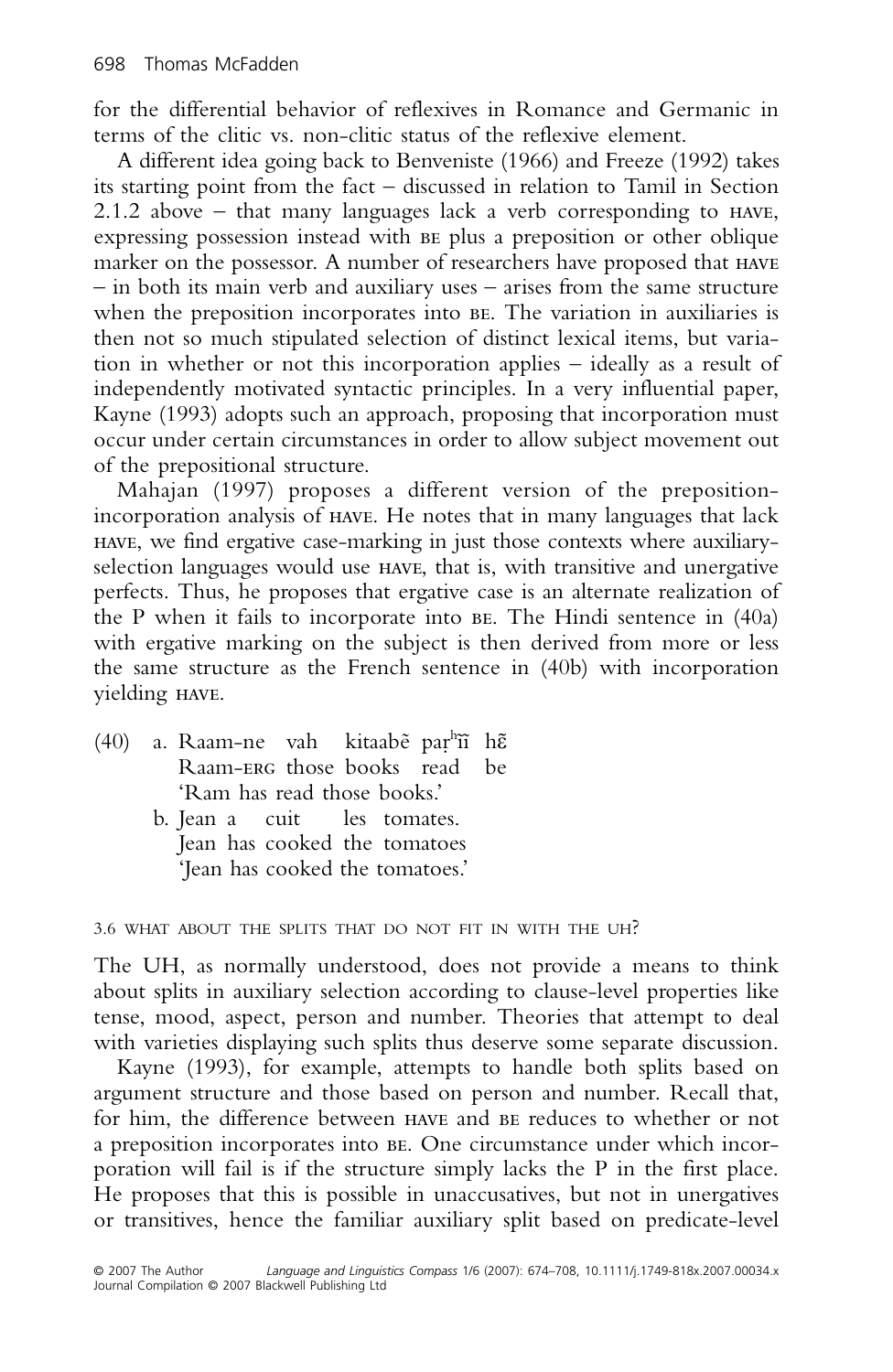properties. Alternatively, incorporation can be made unnecessary even if the P is present, if the subject can escape the prepositional structure in some other way. Simplifying greatly, this possibility is related to participial agreement with the subject, and thus can be sensitive to the subject's person and number. This, Kayne claims, leads to the attested person- and number-based splits. His theory covers an impressive array of data but depends on a series of non-trivial theoretical assumptions, some of which seem to lack independent motivation. See Cocchi (1994) and Ledgeway (2000) for related approaches that attempt to overcome these shortcomings.

A rather different tack is taken by Legendre (2007a). Her point of departure is the bewildering array of person/number splits in Italo-Romance varieties. She argues that a standard parameter-based analysis cannot model the pattern of attested splits – in particular the instances noted above where one dialect shows precisely the reverse pattern of another. Instead, she proposes an OT analysis, where the choice of auxiliaries is subject to a series of constraints that relate particular auxiliary choices with person and number features, for example,  $E/+SPK$ , 'a verb with a +speaker subject does not take auxiliary be'. This system provides the power to accommodate auxiliary selection reversals, but if all of the logically possible rankings of these constraints were allowed, just about any pattern of auxiliary selection could be modeled, including several that do not seem to occur. Legendre prevents this by constraining the possible rankings in terms of markedness. The resulting typology of predicted selection patterns is a reasonably good fit with what is actually attested in Italo-Romance varieties.

# *4 Diachronic Questions*

Work on auxiliary selection from a diachronic perspective has concentrated primarily on two broad issues. The first is how perfect systems with auxiliary splits were created in the first place. The second is how such splits have subsequently been lost in the recorded histories of certain languages.

# 4.1 THE CREATION OF AUXILIARY SPLITS

It is generally agreed that the periphrastic perfect with have in both the Germanic and the Romance languages developed out of something like the Latin example in (41) (from Vincent 1982):

(41) in ea provincia pecunias magnas collocatas habent in that province capital great invested have-3PL 'They have a lot of capital invested in that province.' (Cicero)

Here, have still has its possessive main verb meaning, and the participle is a resultative modifier on the object. However, it is only a short jump in contexts like this to a perfect interpretation, along the lines of 'They have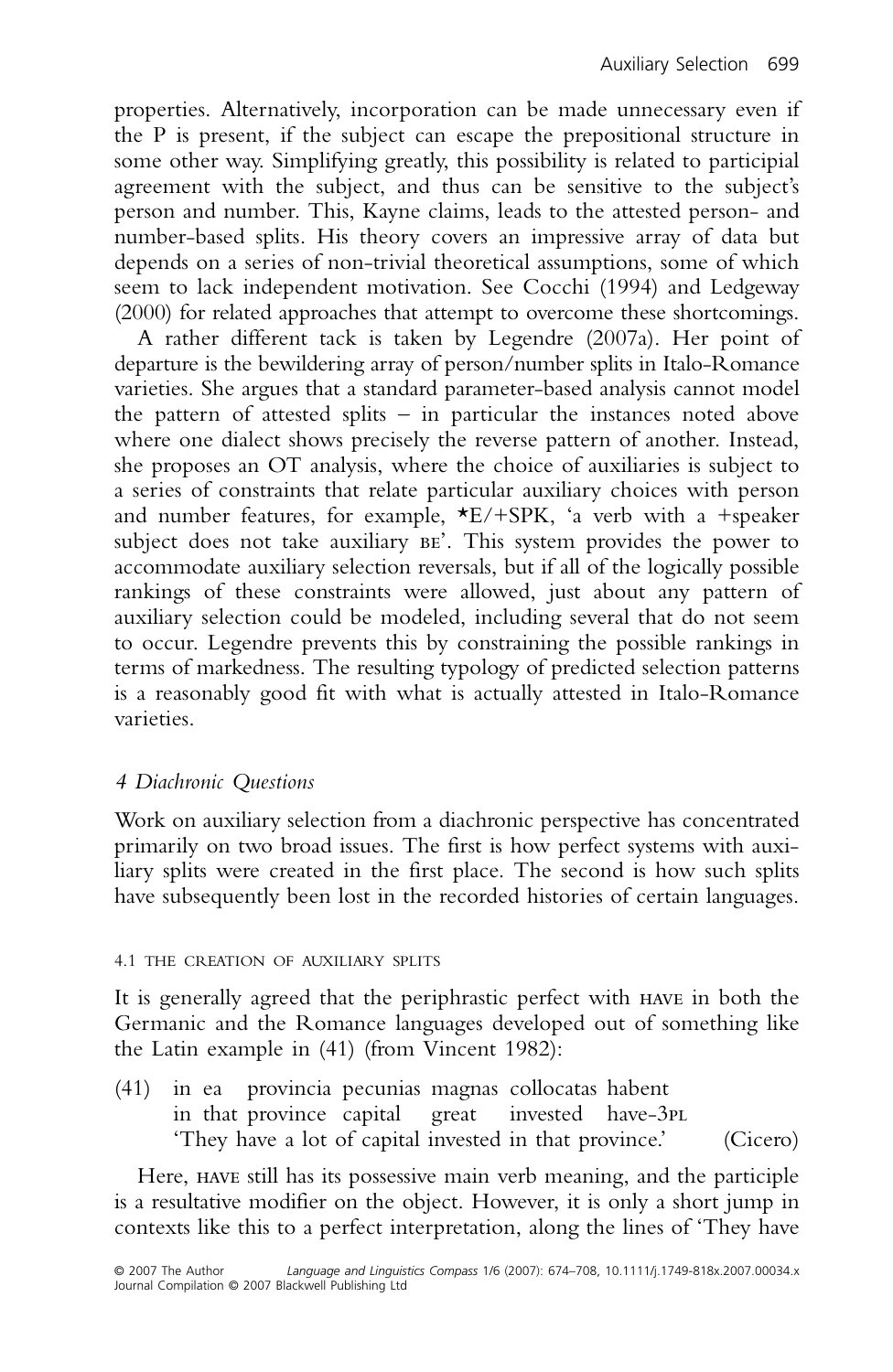invested a lot of capital. . . .' If someone currently 'has capital invested', this is generally because they 'have invested the capital' at some point in the past.

Now, constructions like (41) are only possible with transitives, so we have here the germ of an auxiliary split. How be came to fill the gap with (a sub-class of ) the intransitives is, however, somewhat less clear. A periphrasis with be and the past participle was used in Latin to express the perfect of passives and deponent verbs, as in  $(42)$ :<sup>18</sup>

(42) a. amatus est loved is 'He has been loved.' b. mortuus est died is 'He has died.'

Especially because many deponents had unaccusative-type meanings, it is thought that these served as models for the later more general use of the be periphrasis in Romance (see Vincent 1982; Tuttle 1986). Cennamo (forthcoming) argues that the subsequent rigidification of the pattern with be in unaccusatives and have in transitives and unergatives had to do with the breakdown of the morphological voice and case systems in Late Latin.

These historical quirks of the Latin perfect cannot, however, explain the parallel development in the Germanic languages. A simpler scenario for these is that the constructions arose from a predicative resultative use of the participle, where be appears in its role as the copula, along the lines of the constructed example (43):

(43) Hank is arrived

roughly: 'Hank is in the state of having arrived'

Indeed, this is essentially the semantic interpretation that McFadden and Alexiadou (2006) claim for the be perfect in Early English. At any rate, it is clear that the historically attested perfects have already undergone some amount of grammaticalization relative to their presumed sources, where have and be still had their main verb functions. This includes, in particular, the generalization of the perfect  $-$  usually with  $H = -10$  unergatives and other predicates that would never have appeared in the original resultative constructions. For discussion see Paul (1902), Mustanoja (1960, I 499–509), Traugott (1972), Vincent (1982), Mitchell (1985, I 280ff.), Tuttle (1986), Carey (1996) and Elsness (1997).

## 4.2 THE LOSS OF AUXILIARY SPLITS

Once created, auxiliary selection splits do not always remain stable. A number of languages have undergone extensive changes in this area in their recorded histories, up to and including the total loss of one of the auxiliaries.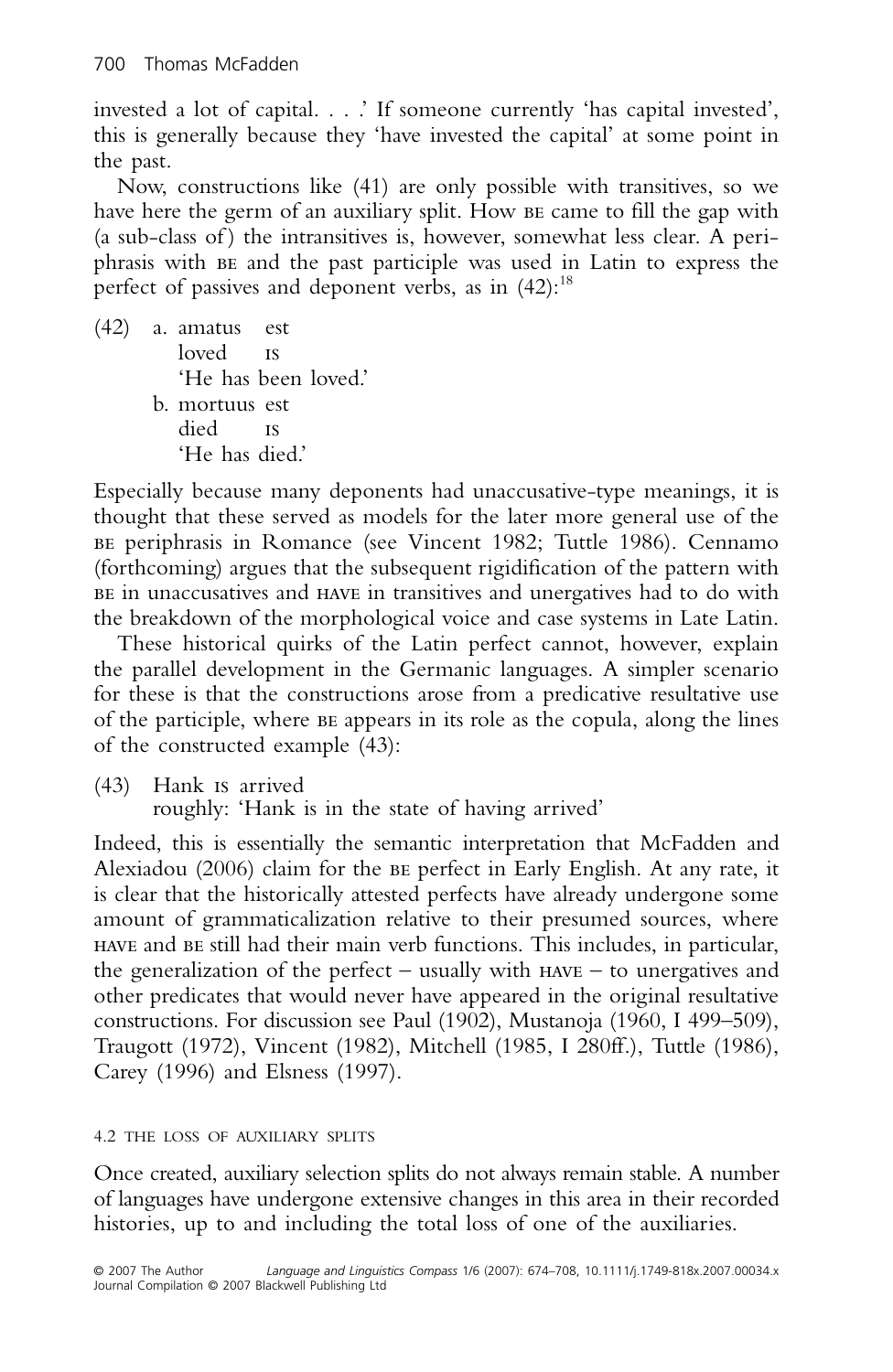The loss of be as a perfect auxiliary in English is the best known change of this kind, and perhaps also the most studied (see Zimmermann 1972; Rydén and Brorström 1987, Kytö 1997, McFadden and Alexiadou 2006, among many others). Already in Old English there was considerable auxiliary alternation with many verbs, but in the fourteenth century, have begins to appear even with verbs like *come* that had previously only selected be.

 $(44)$  ... she shulde nouzt haue comen in his sight bi his wille '. . . she would not have come into sight by his will.' (CMBRUT3,115.3483)

For the next several centuries, such verbs show variation in their auxiliary selection, with have becoming gradually more frequent. This variation can be characterized in terms of several factors that favored the use of have over be, including modal and irrealis contexts [as in (44)], past and infinitive perfects and clauses with iterative or durative semantics (see Fridén 1948; Johannisson 1958, as well as the works cited above). By the end of the Early Modern English period (*ca.* 1710), BE comes to be largely restricted to the extremely common *come* and *go*, and by the end of the nineteenth century it disappears entirely.

The most popular explanation offered for this change is that the be perfect was eliminated due to pressure to avoid ambiguity with other uses of auxiliary be, especially the passive (Rydén and Brorström 1987; Traugott 1972; Zimmermann 1972; among others). Another idea, proposed by Smith (2007), is that the be perfect was not able to survive in English because of its low frequency – not just relative to the have perfect, but relative to other tenses as well.

McFadden and Alexiadou (2006) propose instead an analysis based on the idea (discussed in Section 2.3.3 above) that the auxiliary split in late Middle English and Early Modern English was sensitive to the distinction between experiential perfects and the perfect of result. They argue that the contexts noted above where have was favored are exactly those where a perfect of result interpretation is either impossible or highly marked, and show that the be perfect never actually occurred in these contexts – not even in Old and early Middle English. Initially (pre-OE), have was restricted to transitive resultatives and be was restricted to intransitive resultatives where the result state was predicated of the subject. All other kinds of perfect interpretation were rendered by the simple past. Subsequently, the periphrasis with have developed an experiential perfect meaning, which started showing up first in transitives, and then, during the fourteenth century, spread to intransitives as well. be was still restricted to its original intransitive resultative contexts, so have was actually spreading here at the expense of the simple past. Only in the course of Late Modern English did have actually start to replace be in the intransitive resultatives, where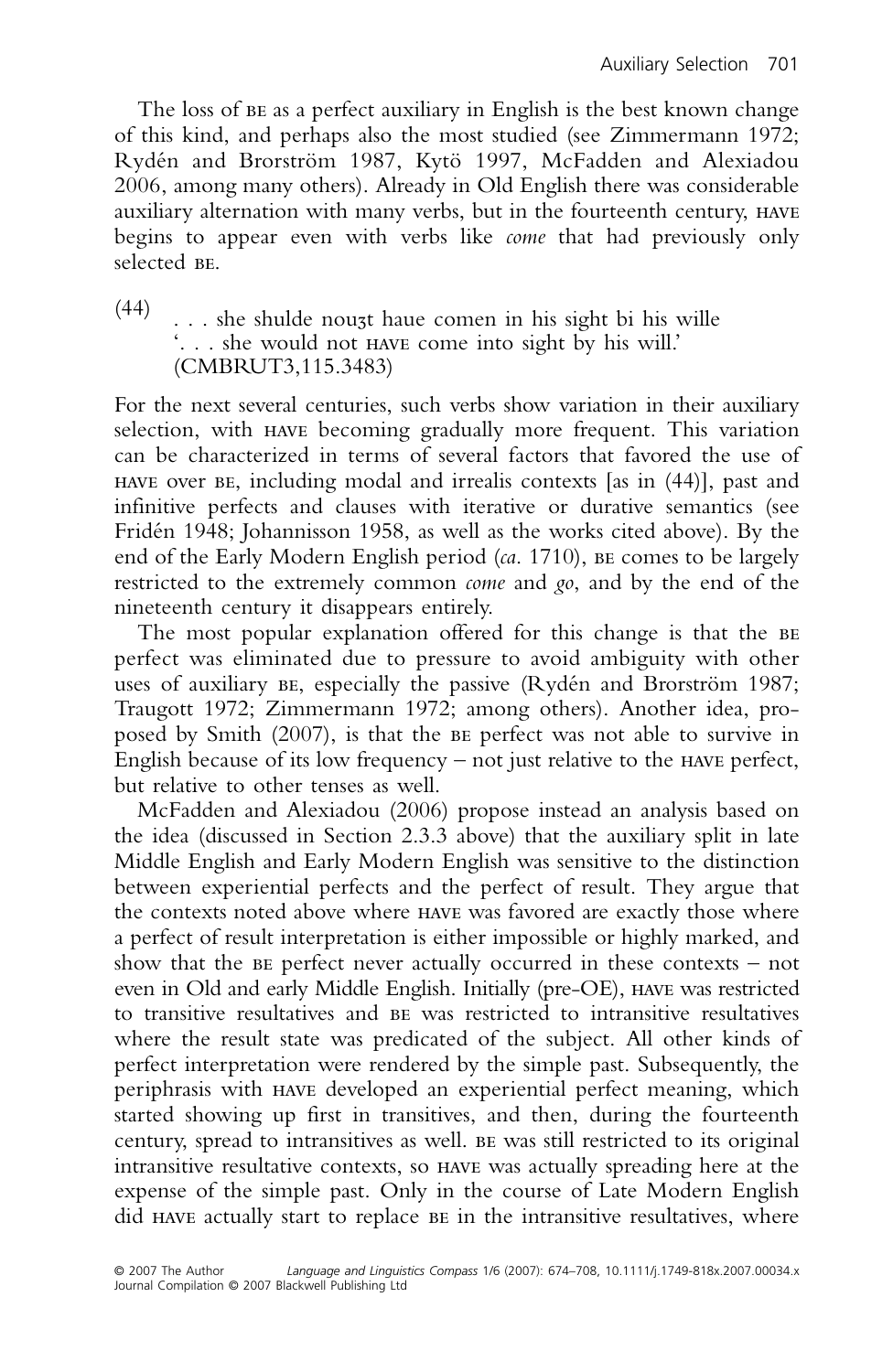it had held on essentially unchanged until this point. Why this last change happened remains somewhat mysterious, but it is at least clear how the HAVE perfect expanded leading up to it.<sup>19</sup>

In Romance varieties that have lost or heavily reduced use of be in the perfect, an interesting recurring pattern is that the spread of have is sensitive to semantic verb class in a way that essentially follows Sorace's ASH as discussed above. That is, have spreads first through the so-called 'peripheral' verb classes in the middle of the hierarchy, only replacing be in the core unaccusative verb classes at the very end. For example, before the thirteenth century Old Spanish used be with all intransitives except for those denoting a controlled process (Aranovich 2003). Over the next several centuries, however, have spread first to stative verbs, then to verbs of appearance, and finally to the change of location and change of state verbs – essentially moving up the hierarchy. As in English, the most common change of location verbs were the ones that held out the longest, to the end of the seventeenth century. The modern varieties of French have also been interpreted as representing stages in this development. In standard French, be has been limited to change of location and change of state verbs, while Montréal French has gone further, increasingly restricting be to the most common of these verbs, *aller* 'go', *venir* 'come' and *arriver* 'arrive' (Sankoff and Thibault 1980).

The opposite change – whereby HAVE is lost in favor of  $BE - is$  less common and less well-understood, but is found, for example, in Shetland English and in certain Italo-Romance dialects. How the change came about in the Shetlands is particularly obscure due to the spotty record of attestation, but given the linguistic history of the Islands, some role for Scandinavian is generally assumed (Melchers 1992; Pavlenko 1997). Rather more is known about the development of general be in Italo-Romance dialects. Tuttle (1986) documents in great detail both the diachronic and synchronic distribution of have and be in Italo-Romance, and argues that both have and be dialects are products of a single intermediate development. A rather complex interaction of different construction types relating to the demise of the Old Latin deponent verbs led to a situation where a large class of verbs in early Romance allowed either have or be. From this point of departure, the dialects diverged, some generalizing have, others generalizing be, and still others developing the kind of stable split found in standard Italian (see also Cennamo 2007).

# *5 Summary*

We have seen that auxiliary selection encompasses a wide array of alternations in periphrastic tenses sensitive to factors ranging from transitivity, thematic notions and Aktionsart to mood and subject person and number. The relatively simple accounts that were originally developed to handle the alternations in Dutch, Italian, French and German have proven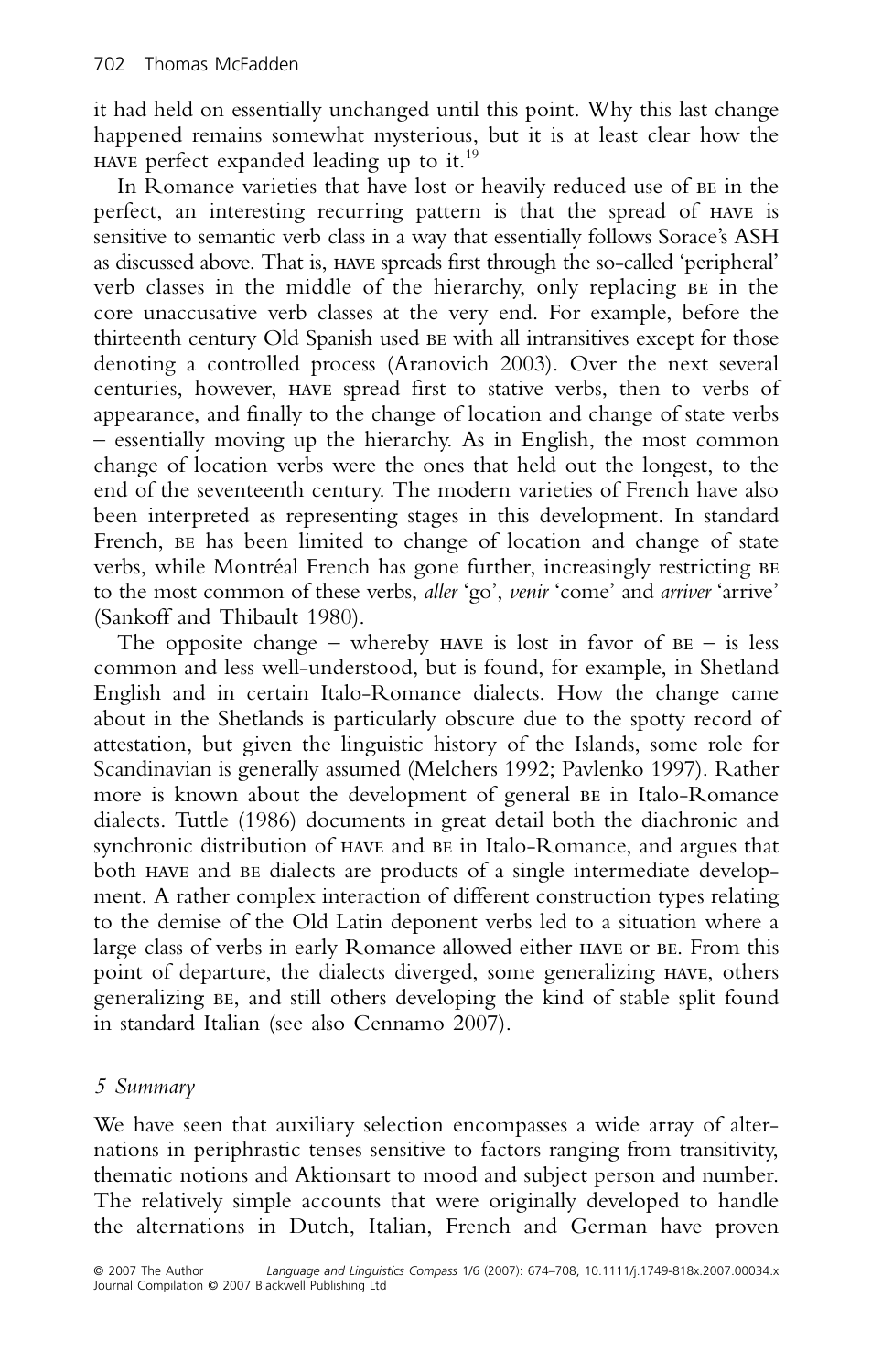inadequate in the face of the range of selection patterns that have been found in additional Germanic and Romance varieties and beyond. In place of these accounts have been put forth frameworks like Sorace's Auxiliary Selection Hierarchy or Legendre's OT-based factorial typology that have the expectation of (appropriately constrained) cross-linguistic variation in selection patterns built in. Along the way, work on auxiliary selection has consistently influenced and been informed by work on argument structure, lexical semantics, verbal aspect, and the syntax–semantics interface.

In Section 2.4, I discussed some of the empirical questions related to auxiliary selection being pursued in current research. On the theoretical side, a number of the issues that I have treated in this article stand out as particularly urgent or promising objects for study in the present and near future. The most obvious is the ongoing debate between projectionist and constructional approaches. As I hinted at in Section 3.4.2 and has been discussed by Sorace (2000, 2004), Levin and Rappaport Hovav (2005) and others, each side has its strengths and its weaknesses, and progress can perhaps best be made by appropriating the insights of one to deal with the problems of the other (e.g. using projectionist-style semantic properties of the lexical verb to constrain verbal alternations in an otherwise constructional system). Another question is how to construct a unified theoretical account that can handle auxiliary splits along multiple dimensions. Older work – especially in the unaccusativity tradition – frequently neglected person/number-based splits, and the resulting theories are still hard-pressed to accommodate them. This is changing as more extensive data on the full range of attested patterns become available.

A final puzzle is how best the increasingly well-understood cross-linguistic variation in auxiliary selection can be explained rather than just accommodated. Sorace's ASH, for example provides a descriptive framework for splits based on semantic verb class, and makes predictions about what sorts of splits should be possible, but it provides no way to understand why a given language shows the pattern that it does. For example, why does Italian select be with stative verbs while French and German generally do not? Is this tied to some independent property of the language that distinguishes it from the others? Some recent work (e.g. McFadden and Alexiadou 2006) has argued that, at least in some cases, the particular auxiliary split found in a language can be explained in terms of the properties of the perfect in that language. As our understanding of the complex of morphology, semantics and syntax that makes up perfect improves, a more general understanding of auxiliary selection along these lines may become available.

#### *Acknowledgments*

Special thanks are due to Sandhya Sundaresan for extensive comments on an earlier draft and for supplying the Tamil data. Thanks also to Artemis Alexiadou, who got me working on auxiliary selection in the first place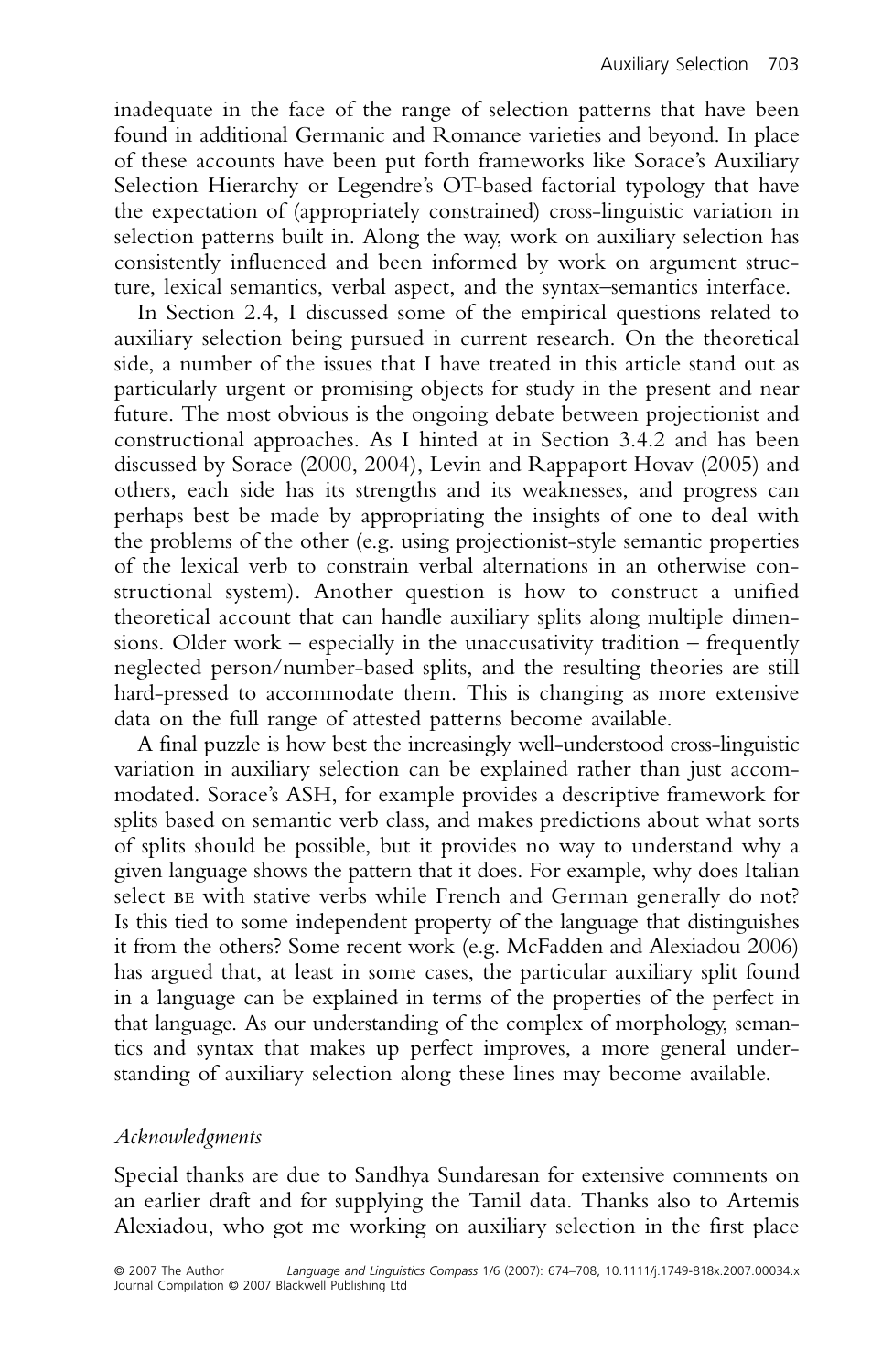and with whom I had the fortune of discussing many of the issues treated here. Last but not least, I would like to thank two anonymous reviewers for providing thorough suggestions and critiques, from which the paper has benefited greatly.

# *Short Biography*

Thomas McFadden's research interests range from syntactic theory and its interfaces with morphology and semantics, through corpus-based historical syntax, to traditional historical morphology and phonology. He received a BA in German Language and Literature from St. Lawrence University and in 2004 a PhD in Linguistics from the University of Pennsylvania. In his dissertation, he argued that morphological case is determined and handled post-syntactically, and thus is irrelevant for things like DP licensing and interpretation. Since then he has been working as a post-doctoral researcher at the University of Stuttgart, on a project examining the loss of auxiliary selection in the history of English and its relevance for theories about unaccusativity. He has authored or co-authored papers in *English Language and Linguistic Theory*, *Münchener Studien zur Sprachwissenschaft* and several edited collections.

# *Notes*

\* Correspondence address: Thomas McFadden, Universität Stuttgart, Institut für Linguistik: Anglistik, Heilbronnerstraße 7, 70174 Stuttgart, Germany. Email: tom@ifla.uni-stuttgart.de.

1 I write have and be in small caps to refer to the two main types of auxiliary cross-linguistically. Language-specific lexical items like English *have*, German *haben* and Italian *avere* will be given in italics. I use the following abbreviations for grammatical categories: abs, absolutive; acc, accusative; ANT, anterior; DAT, dative; ERG, ergative; FEM, feminine; LOC, locative; NEUT, neuter; PL, plural; PRES, present; sG, singular.

2 The effects of certain Sandhi rules have been undone to clarify the morphological make-up of the words.

<sup>3</sup> Hindi differs from Tamil in just this point. See Mahajan (1997) and the discussion in Section 3.5.

<sup>4</sup> As we will see in Section 2.3, there are languages where the split is additionally sensitive to other factors, for example, person and number of the subject, and in some of these transitives can indeed involve be.

<sup>5</sup> There are also some issues surrounding verbs that take an oblique object. See Grewendorf (1989), Lieber and Baayen (1997), and Hoekstra (1999).

6 The term 'simple stative' is meant to exclude verbs denoting the continuation of a pre-existing state like 'stay' or 'remain', which behave a bit differently.

<sup>7</sup> As we will see in Section 3.2, agentivity is relevant to another phenomenon that splits the intransitive verbs in Dutch – the availability of an impersonal passive.

<sup>8</sup> Keller and Sorace (2003) show that, at least for some speakers of German, there is variation between have and be in such contexts, but they still detect a statistically significant overall preference for be.

<sup>9</sup> I regard person/number of the subject as a clause-level property because it is not inherently determined by the verbal predicate – unlike, say, agentivity of the subject.

 $10$  This particular split in Aliano is limited to unaccusative verbs. Such interactions between person/number and predicate-level properties in determining auxiliary splits are not especially uncommon and can yield rather complicated patterns.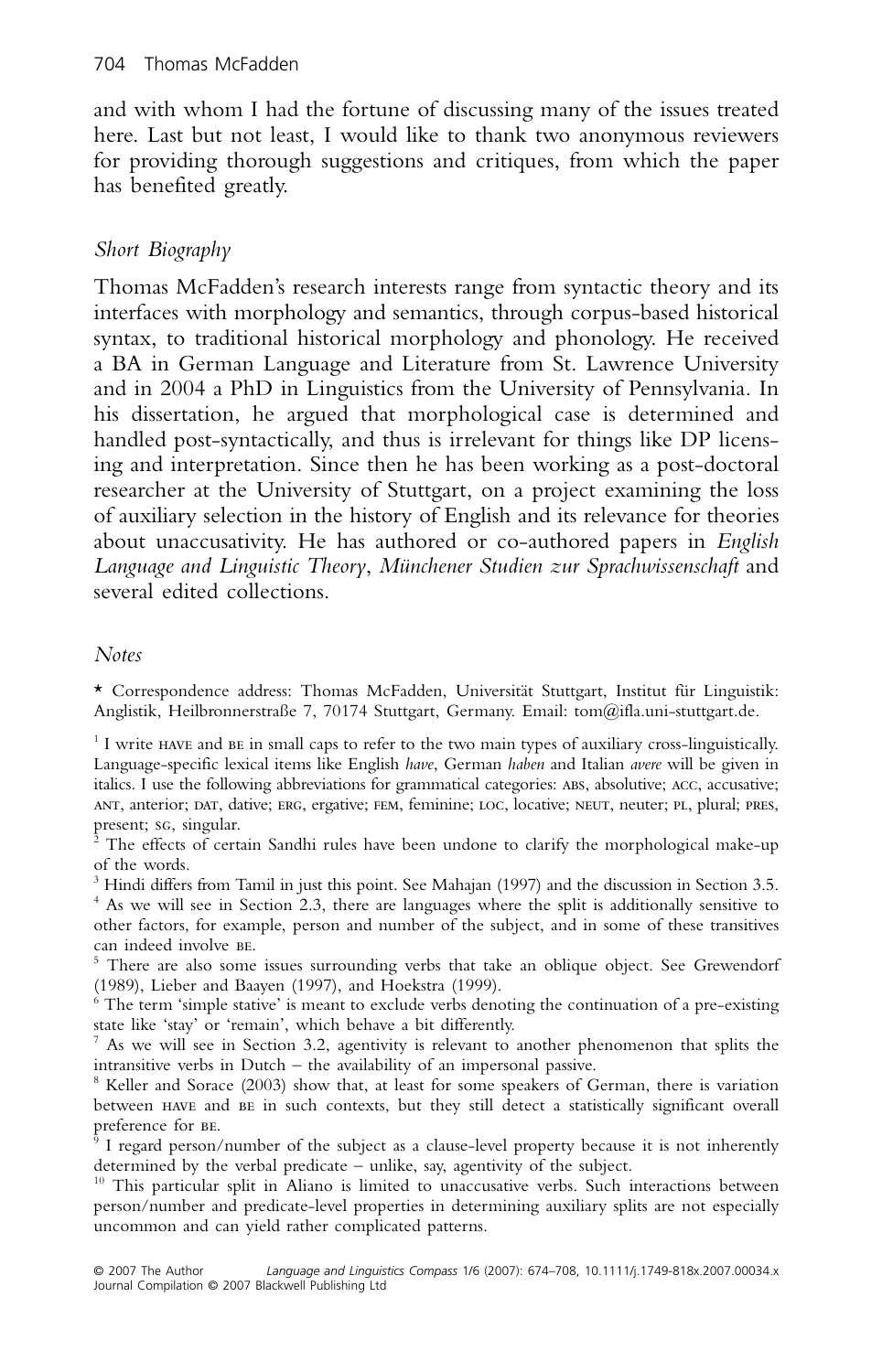$11$  The discussion here is radically simplified. See, for example, Klein (1992) and Iatridou et al. (2003) for proper definitions of concepts like reference time and explications of the four types of perfect interpretation.

 $12$  A reviewer points out that the data reproduced here only involve manner-of-motion verbs. The pattern is not, however, restricted to this class. Yamaguchi and Pétursson (2003) also give examples with change-of-state verbs like *spretta* 'grow' and anticausatives like *brotna* 'break'.

 $13$  I do not propose to give anything like a full treatment of unaccusativity here. The primary focus of this article is auxiliary selection, and to the extent that unaccusativity has played an important role in theoretical discussions of auxiliary selection, it will also play an important role here. Some phenomena and works of research that are of crucial significance to treatments of unaccusativity in general will receive only brief mention here because, in my view, they have little bearing on auxiliary selection.

<sup>14</sup> Note that the four theoretical questions we will be considering are in principle independent of each other. Many authors and their works will be discussed more than once in the discussion to follow, and the fact that two authors agree on the answer to one of the questions does not imply that they will agree on anything else.

<sup>15</sup> While the works discussed here agree in proposing a semantic basis for unaccusativity, note that many of them disagree on whether unaccusativity should additionally be represented in the syntax, and if so how. We will turn to this issue in Section 3.4 immediately following.

<sup>16</sup> The precedence of (morpho-)syntax over semantics in these data is rendered especially clear by Legendre and Sorace's (2003) OT analysis of the Romance facts. They posit a series of constraints relating the possible linking patterns to various semantic properties of the predicate like telicity, control and stativity, with different rankings yielding the different patterns attested in French, Italian and other languages. In addition, however, they posit a constraint against linking morphosyntactic reflexives as unergatives. This crucially outranks all the semantic constraints, ensuring that reflexives will always select be, no matter what their semantics.

<sup>17</sup> To be more precise, they propose that  $BE$  is a member of an A-chain, governing a co-indexed A-bound NP.

<sup>18</sup> Deponents are verbs with synchronically passive form but active meaning.

 $19$  As perfects with HAVE became vastly more frequent than those with BE, something like Smith's (2007) account could be applied here. However, as we have seen, Icelandic and Norwegian have retained be in the restricted resultative role alongside more general have without any apparent difficulty.

#### *Works Cited*

- Adger, David. 1996. Aspect, agreement and measure phrases in Scottish Gaelic. The syntax of the celtic languages, ed. by Robert Borsley and Ian Roberts, 200–22. Cambridge, UK: Cambridge University Press.
- Alexiadou, Artemis, Monika Rathert, and Arnim von Stechow. (eds.) 2003. Perfect explorations. Berlin, Germany: Mouton de Gruyter.
- Aranovich, Raúl. 2003. The semantics of auxiliary selection in Old Spanish. Studies in Language 27.1–37.
- Aranovich, Raúl. (ed.) 2007. Split auxiliary systems: a cross-linguistic perspective. Amsterdam, The Netherlands: John Benjamins.
- Arregi, Karlos. 2004. The have/be alternation in Basque, ms. Urbana, IL: University of Illinois at Urbana Champaign.
- Avram, Larisa, and Virgina Hill. 2007. An irrealis *BE* auxiliary in Romanian. Split auxiliary systems, ed. by Raúl Aranovich, 47–64. Amsterdam, The Netherlands: John Benjamins.
- Bentley, Delia, and Thórhallur Eythórsson. 2003. Auxiliary selection and the semantics of unaccusativity. Lingua 114.447–71.

Benveniste, Émile. 1966. Problèmes de linguistique générale. Paris, France: Gallimard.

Borer, Hagit. 2003. Exo-skeletal vs. endo-skeletal explanations. The nature of explanation in linguistic theory, ed. by John Moore and Maria Polinsky. Stanford, CA: CSLI.

Borer, Hagit. 2005. Structuring sense. London: Oxford University Press.

Burzio, Luigi. 1981. Intransitive verbs and Italian auxiliaries. Cambridge, MA: MIT dissertation.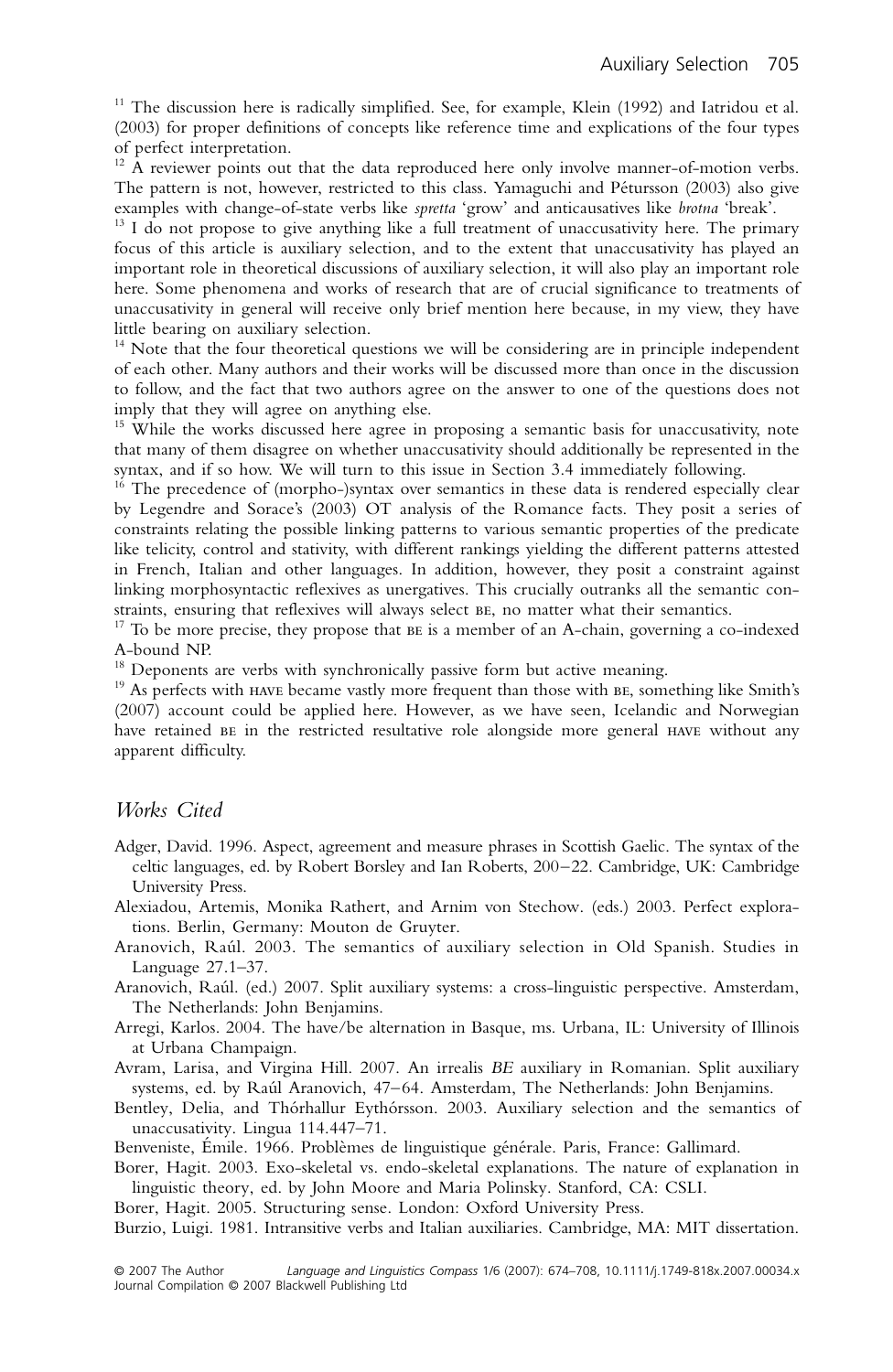Burzio, Luigi. 1986. Italian syntax. Boston, MA: Reidel.

- Carey, Kathleen. 1996. From resultativity to current relevance: evidence from the history of English and Modern Castilian. Conceptual structure, discourse and language, ed. by Adele Goldberg, 31–48. Stanford, CA: CSLI.
- Cennamo, Michela. 2007. The rise and development of analytic perfects in Italo-Romance. Grammatical change and linguistic theory: the Rosendal papers, ed. by Thórhallur Eythórsson. Amsterdam, The Netherlands: John Benjamins.
- Cennamo, Michela, and Antonella Sorace. 2007. Auxiliary selection and split intransitivity in Paduan: Variation, and lexical-aspectual constraints. Split auxiliary systems, ed. by Raúl Aranovich, 65–99. Amsterdam, The Netherlands: John Benjamins.
- Cocchi, Gloria. 1994. An explanation of the split in the choice of perfect auxiliaries. Probus 6.87–102.
- Dowty, David. 1991. Thematic proto-roles and argument selection. Language 67.547–619.
- Elsness, Johan. 1997. The perfect and the preterite in contemporary and earlier English. Berlin, Germany: Mouton de Gruyter.
- Freeze, Ray. 1992. Existentials and other locatives. Language 68.553–96.
- Fridén, Georg. 1948. Studies on the tenses of the English verb from Chaucer to Shakespeare, with special reference to the late sixteenth century. Cambridge, MA: Harvard University.
- Grewendorf, Günther. 1989. Ergativity in German. Dordrecht, The Netherlands: Foris.
- Grimshaw, Jane. 1987. Unaccusatives: an overview. Proceedings of NELS 17.244–59.
- Haider, H., and R. Rindler-Schjerve. 1987. The parameter of auxiliary selection. Linguistics 25.1029–55.
- Hoekstra, Teun. 1984. Transitivity: grammatical relations in government-binding theory. Dordrecht, The Netherlands: Foris Publications.
- Hoekstra, Teun. 1999. Auxiliary selection in Dutch. Natural Language and Linguistic Theory 17.67–84.
- van Hout, Angeliek. 2004. Unaccusativity as telicity checking. The unaccusativity puzzle: explorations of the syntax-lexicon interface, ed. by Artemis Alexiadou, Elena Anagnostopoulou and Martin Everaert, 60–83. Oxford, UK: Oxford University Press.
- Iatridou, Sabine, Elena Anagnostopoulou, and Roumyana Pancheva. 2003. Observations about the form and meaning of the perfect. Perfect explorations, ed. by Artemis Alexiadou, Monika Rathert, and Arnim von Stechow, 153–204. Berlin, Germany: Mouton de Gruyter.
- Johannisson, Ture. 1958. On the *be* and *have* constructions with mutative verbs. Studia Linguistica 12.106–18.
- Kayne, Richard. 1993. Toward a modular theory of auxiliary selection. Studia Linguistica 47.3–31.
- Keller, Frank, and Antonella Sorace. 2003. Gradient auxiliary selection and impersonal passivization in German: an experimental investigation. Journal of Linguistics 39.57–108.
- Klein, Wolfgang. 1992. The present perfect puzzle. Language 68.525–52.
- Kytö, Merja. 1997. Be/have + past participle: the choice of the auxiliary with intransitives from Late Middle to Modern English. English in transition: corpus-based studies in linguistic variation and genre styles, ed. by Matti Rissanen and Merja Kytö, 17–86. Berlin, Germany: Mouton de Gruyter.
- Ledgeway, Adam. 2000. A comparative syntax of the dialects of southern Italy: a minimalist approach. London: Blackwell Publishers.
- Ledgeway, Adam. 2003. The distribution of the perfective auxiliary *avere* in Early Neapolitan: split intransitives conditioned by modal factors. Archivo Glottologico Italiano 88.29–71.
- Legendre, Géraldine. 2007a. A formal typology of person-based auxiliary selection in Italo-Romance. Baltimore, MD: Johns Hopkins University, ms.
- Legendre, Géraldine. 2007b. On the typology of auxiliary selection. Lingua 117.1522–40.
- Legendre, Géraldine, and Antonella Sorace. 2003. Auxiliaires et intransitivité en Français et dan les langues romanes. Les langues romanes: problèmes de la phrase simple, ed. by Danièle Godard, 185–233. Paris, France: CNRS Éditions.
- Levin, Beth, and Malka Rappaport Hovav. 1995. Unaccusativity: at the syntax-lexical semantics interface. Cambridge, MA: MIT Press.
- Levin, Beth, and Malka Rappaport Hovav. 2005. Argument realization. Cambridge, UK: Cambridge University Press.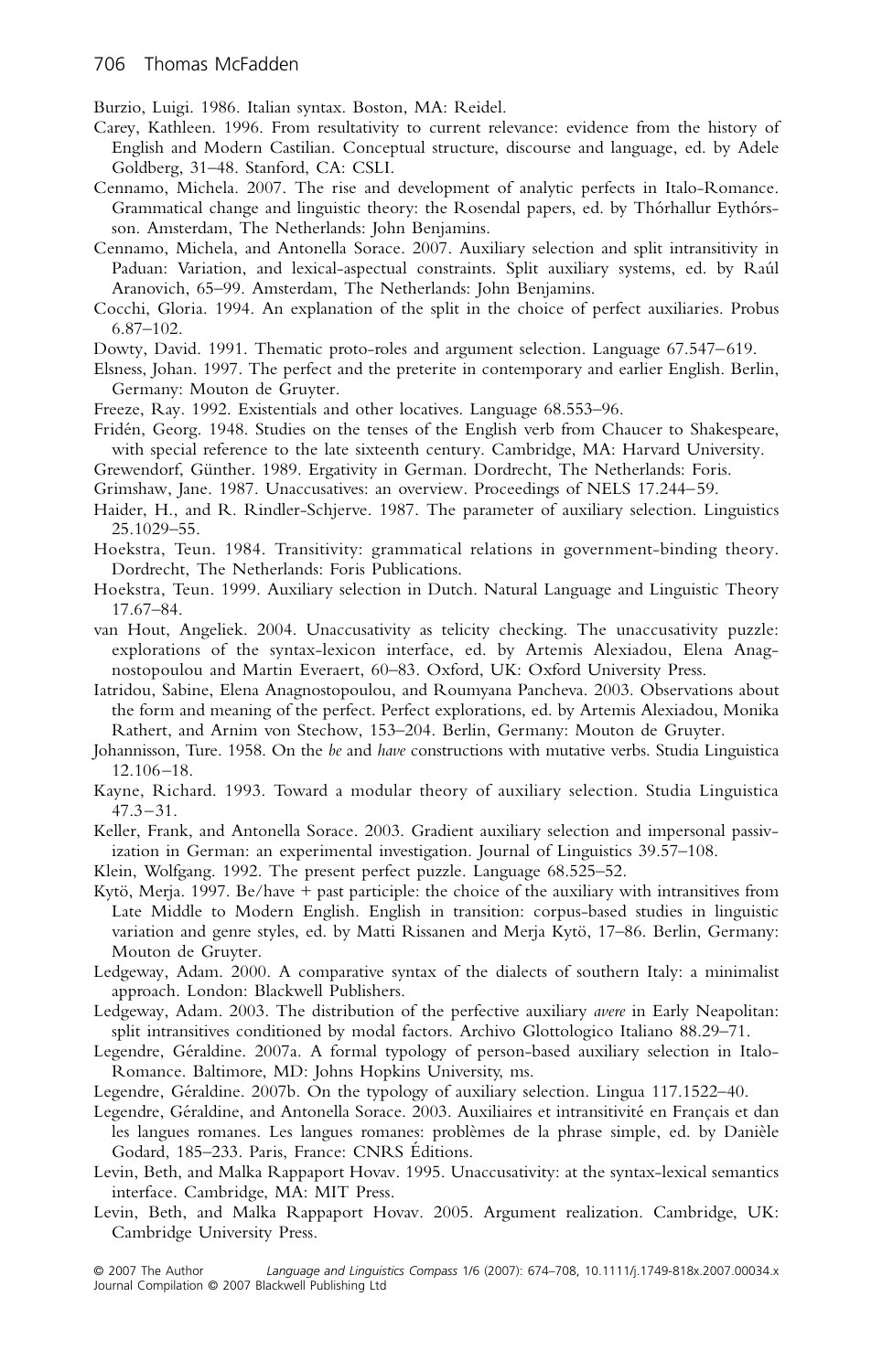- Lieber, Rochelle, and Harald Baayen. 1997. A semantic principle of auxiliary selection in Dutch. Natural Language and Linguistic Theory 15.789–845.
- Mahajan, Anoop. 1997. Universal Grammar and the typology of ergative languages. Studies on Universal Grammar and typological variation, ed. by Artemis Alexiadou and T. Alan Hall, 35–57. Amsterdam, The Netherlands: John Benjamins.
- Manzini, R., and L. Savoia. 1998. Clitics and auxiliary selection in Italian dialects: their relevance for the person ergativity split. Recherches linguistiques de Vincennes 27.114–38.
- Manzini, Rita, and Leonardo Savoia. 2006. A unification of morphology and syntax: investigations into Romance and Albanian dialects. London: Routledge.
- McCawley, James. 1971. Tense and time reference in English. Studies in linguistic semantics, ed. by Charles Fillmore, and Donald Langendoen, 97–113. New York, NY: Holt, Rinehart and Winston.
- McFadden, Thomas, and Artemis Alexiadou. 2006. Pieces of the *be* perfect in German and Older English. Proceedings of the 25th West Coast Conference on Formal Linguistics, ed. by Donald Baumer, David Montero, and Michael Scanlon, 270–78.
- Melchers, Gunnel. 1992. 'Du's no heard da last o'dis' on the use of be as a perfective auxiliary in Shetland dialect. History of Englishes: new methods and interpretations in historical linguistics, ed. by Matti Rissanen, Ossi Ihalainen, Terttu Nevalainen and Irma Taavitsainen. Berlin, Germany: Mouton de Gruyter.
- Mitchell, Bruce. 1985. Old English syntax. Oxford, UK: Clarendon Press.
- Mustanoja, Tauno. 1960. A Middle English syntax. Helsinki, Finland: Société Néophilologique.
- Pancheva, Roumyana. 2003. The aspectual makeup of the Perfect participle. Perfect explorations, ed. by Artemis Alexiadou, Monika Rathert and Arnim von Stechow, 277–306. Berlin, Germany: Mouton de Gruyter.
- Paul, Hermann. 1902. Über die Umschreibung des Perfektums im Deutschen mit 'haben' und 'sein'. Abhandlungen der Bayerischen Akademie der Wissenschaften, I. Kl. 22.
- Pavlenko, Alexander. 1997. The origin of the be-perfect with transitives in the Shetland dialect. Scottish Language 16.88–96.
- Perlmutter, David. 1978. Impersonal passives and the unaccusative hypothesis. Proceedings of the Fourth Annual Meeting of the Berkeley Linguistics Society 4.157–89.
- Perlmutter, David. 1989. Multiattachment and the unaccusative hypothesis: the perfect auxiliary in italian. Probus 1.63–119.
- Randall, Janet. 2007. Parameterized auxiliary selection. Split auxiliary systems, ed. by Raúl Aranovich, 207–35. Amsterdam, The Netherlands: John Benjamins.
- Randall, Janet, Angeliek van Hout , Jürgen Weissenborn, and Harald Baayen. 2004. Acquiring unaccusativity: a cross-linguistic look. The unaccusativity puzzle, ed. by Artemis Alexiadou, Elena Anagnostopoulou, and Martin Everaert, 332–53. Oxford, UK: Oxford University Press.
- Rappaport Hovav, Malka, and Beth Levin. 1998. Building verb meanings. The projection of arguments: lexical and compositional factors, ed. by Miriam Butt and William Geuder, 97– 134. Stanford, CA: CSLI.
- Roberts, Ian. 2005. Principles and parameters in a VSO language. Oxford, UK: Oxford University Press.
- Rosen, Carol. 1984. The interaction between semantic roles and initial grammatical relations. Studies in relational grammar, ed. by David Perlmutter and Carol Rosen, 38–77. Chicago, IL: University of Chicago Press.
- Rydén, Mats, and Sverker Brorström. 1987. The Be/Have variation with intransitives in English. Stockholm, Sweden: Almqvist & Wiksell International.
- Sankoff, Gillian, and Pierrette Thibault. 1980. The alternation between the auxiliaries *avoir* and *être* in Montréal French. The social life of languages, ed. by Gillian Sankoff, 311–45. Philadelphia, PA: University of Pennsylvania Press.
- Shannon, Thomas F. 1995. Toward a cognitive explanation of perfect auxiliary variation: some modal and aspectual effects in the history of Germanic. American Journal of Germanic Linguistics and Literatures 7.129–63.
- Smith, K. Aaron. 2007. Language use and auxiliary selection in the perfect. Split auxiliary systems, ed. by Raúl Aranovich, 255–70. Amsterdam, The Netherlands: John Benjamins.